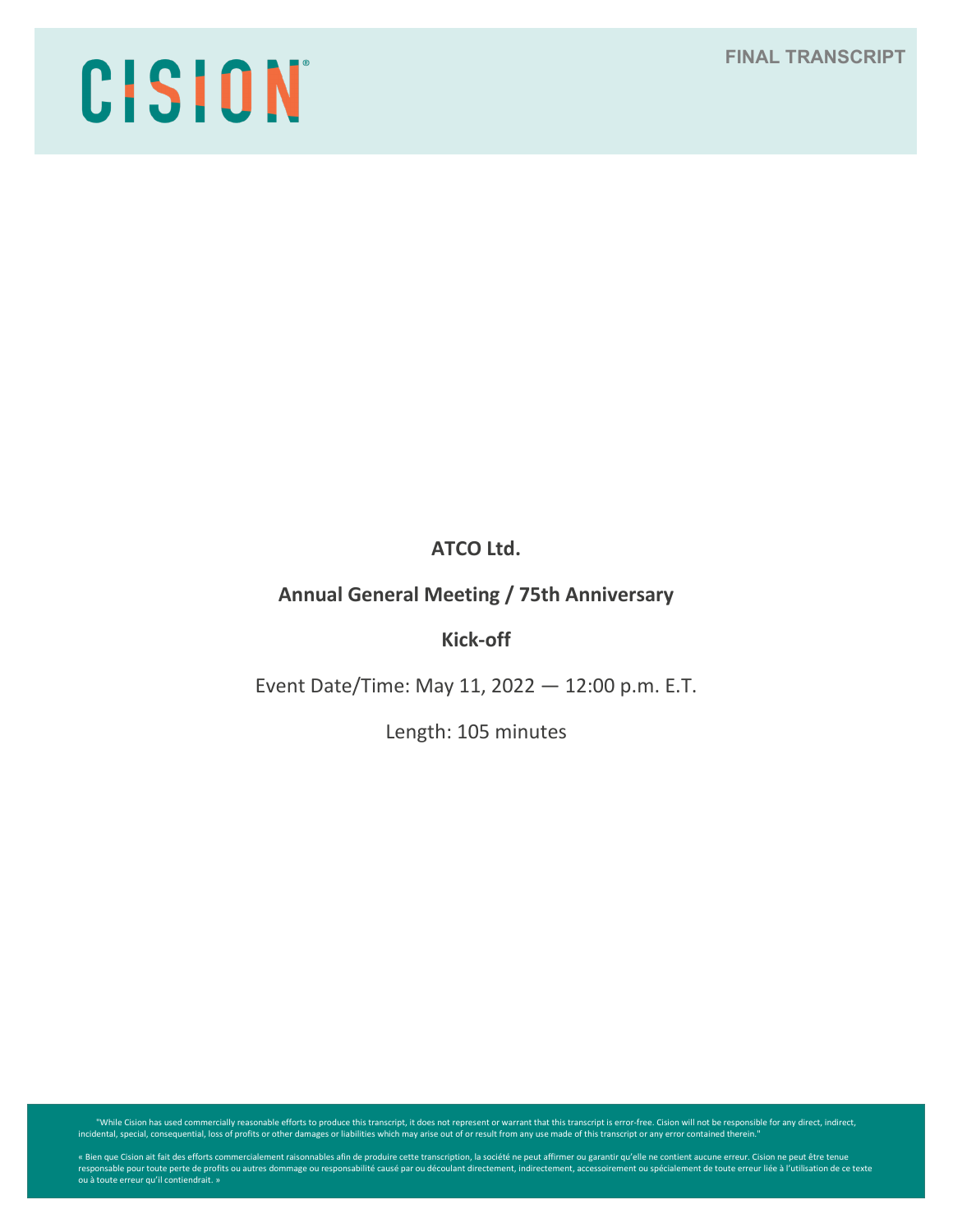## **CORPORATE PARTICIPANTS**

**Nancy Southern** *ATCO Ltd. — Chair and Chief Executive Officer*

**Katie Patrick** *ATCO Ltd. — Executive Vice President and Chief Financial & Investment Officer*

**Jim Landon** *ATCO Frontec — President*

**Kurt Kadatz** *ATCO Ltd. — Moderator & Director, Corporate Communications*

**Marshall Wilmot**  *ATCO Ltd. — President & Chief Digital Officer*

**George Constantinescu** *ATCO Ltd. — Senior Vice President & Chief Transformation Officer*

**Robert Routs** *ATCO Ltd. — Lead Director, Chair of the Audit and Risk Committee*

**Michael Rayfield** *ATCO Ltd. — Director*

**Becky Penrice** *ATCO Ltd. — Executive Vice President, Corporate Services*

**Colin Jackson**  *ATCO Ltd. — Senior Vice President, Finance, Treasury, Risk & Sustainability*

**Kyle Brunner** *ATCO Ltd. — Vice President and Corporate Secretary*

**Derek Cook** *ATCO Ltd. — Senior Vice President & Controller*

**Rebecca Kalmacoff** *ATCO Structures — Vice President & Controller*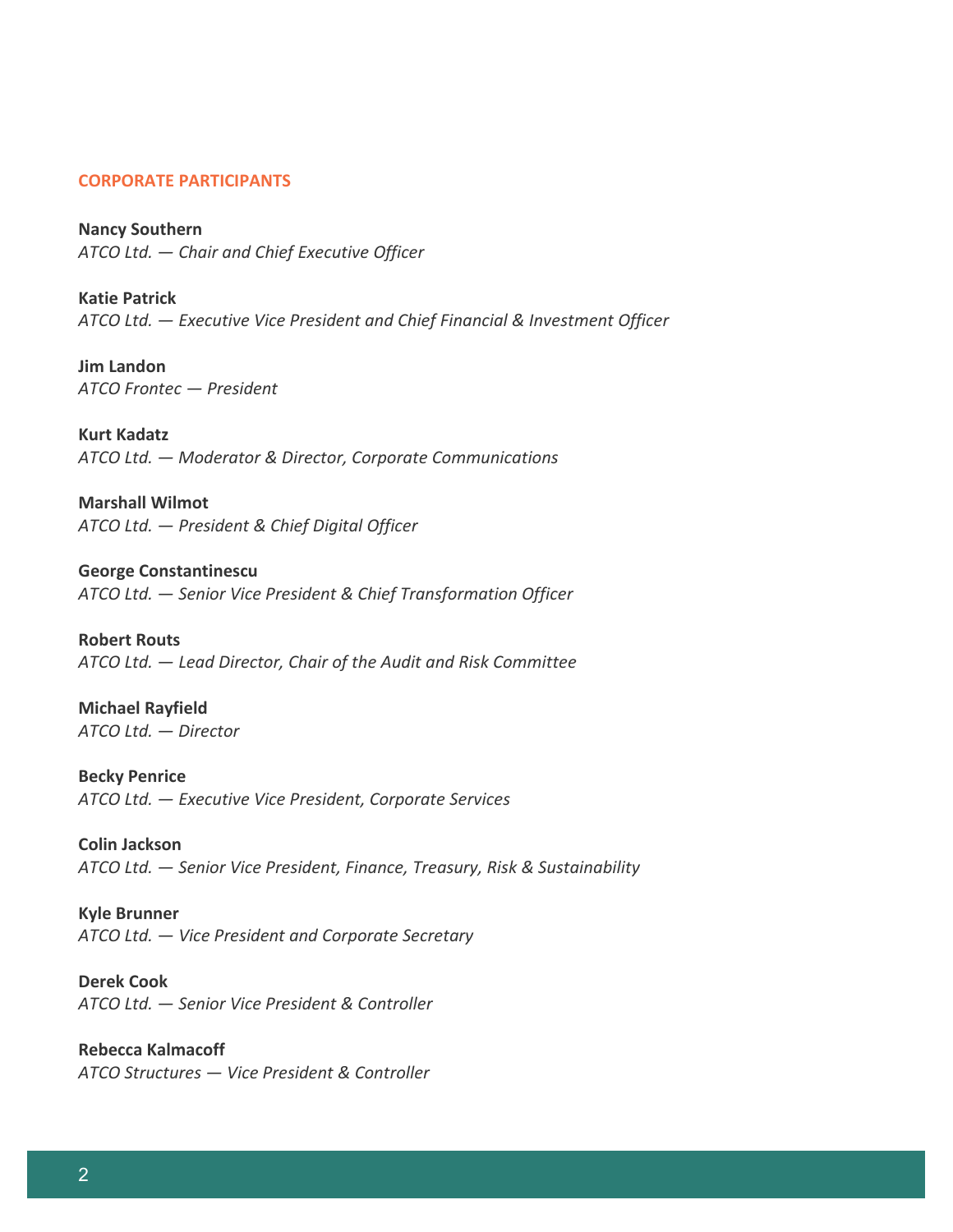#### **PRESENTATION**

(Video Presentation)

**Nancy Southern** — Chair and Chief Executive Officer, ATCO Ltd.

Touching words from our founder, and on our 75th anniversary, it feels good to remember him.

Welcome to all of you to the 55th Annual Meeting of Shareowners, a very special meeting indeed. It's the first that we've been able to enjoy together in three years' time, and it's so nice to see everyone once again. That alone is reason to celebrate. But as you saw and heard in our video just now—sorry, I've seen it many times during our rehearsals and when Ian and Jim were putting this into production, but it still gets me right in the heart.

Our 75th anniversary, a historic milestone for the legacy of our Company and actually for many companies around the world. It's truly a special day, and I'm so grateful to each and every one of you for joining us here today and taking the time.

Now, for those of you here in person, in the event of an emergency, please evacuate the Crystal Ballroom through the main exit here that you came in and then out the main entrance onto 9th Avenue, and our muster point is in the main lobby of the Marriott Hotel across the street. As you've noticed, masks are optional. But if anybody would like a mask here in the meeting, we have some available for you at the back of the room.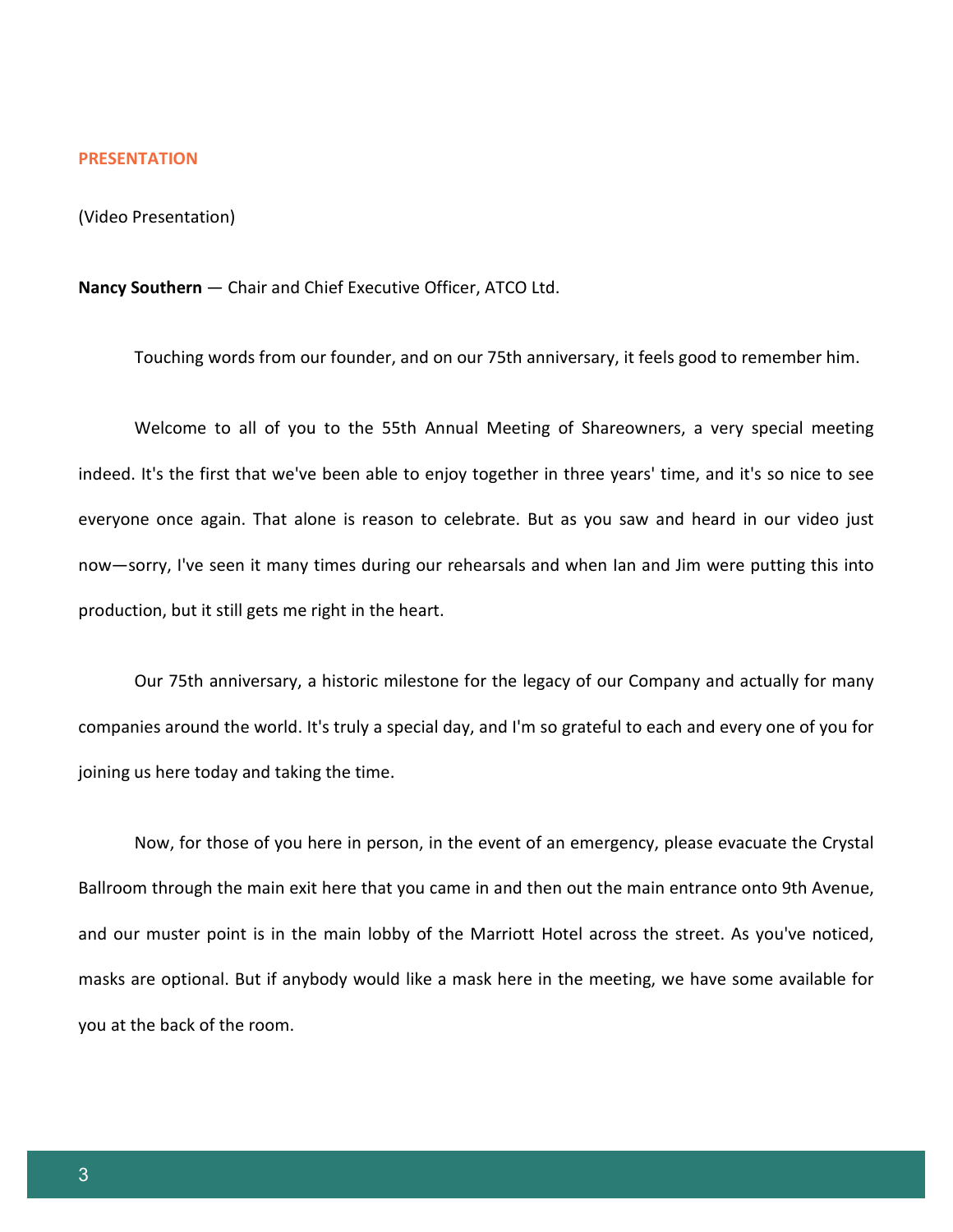Before we begin, in the spirit of reconciliation, we acknowledge the traditional territories and homelands on which many of our ATCO operations and facilities are located. We honor and respect the diverse history, the languages, ceremonies, and the culture of the indigenous peoples who call these areas home. Today, we are gathered on Treaty 7 territory, the traditional territory of the Blackfoot Confederacy, including the Siksika, Piikani, Kainai Nations, Stoney/Nakoda and including the Chiniki, Bearspaw, and Wesley Nations as well as the Tsuut'ina. Southern Alberta is also home to Métis Nation of Alberta Region 3.

Today, I would especially like to thank and welcome Lawrence Gervais, who's President of Métis Nation of Alberta Region 3; Duane Smith, President, Inuvialuit Regional Corporation; and Her Worship Jyoti Gondek, Mayor of the City of Calgary; all joining us online. Joining me on the dais is Kyle Brunner, your Company's Vice President and Corporate Secretary.

In a typical year, your CFO would also be here with us. Unfortunately, Katie Patrick, your Executive Vice President and Chief Financial Officer, is receiving medical treatment and is understandably avoiding large crowds during the sixth wave of the pandemic. But she's prepared a video for us, and I'll share that with you after the formal part of our meeting today. Let me assure you that Katie is doing very well and continues her stalwart work in refining and executing on the long-term investment strategy for the ATCO Group of Companies. Katie is also watching online on our webcast.

Many officers of the corporation and a number of the people of ATCO are also joining us today, both in person and online. The majority of our directors standing for election are here present in-person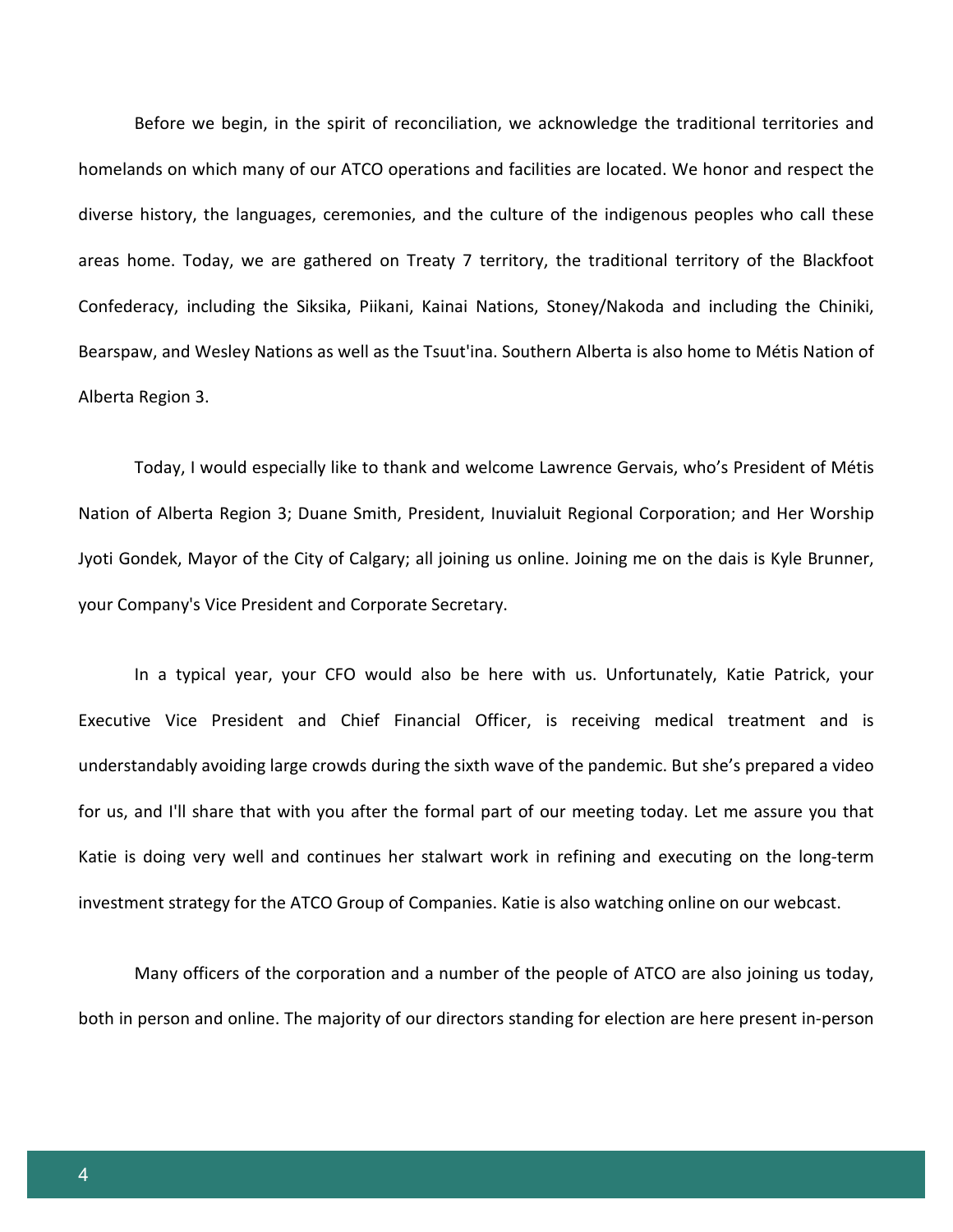as well. Unfortunately, Dr. Roger Urwin had a negative test when he landed from London in Vancouver yesterday, so he is attending virtually.

I'd also like to take a few moments to welcome some long-standing shareowners, some MLAs and guests who are joining us today. I'm so pleased that Sharon and Norm were able to make it back. Thank you so much. It's great to see you. Jim Monroe (phon), wow, it's been many, many years, and it's great to see you back in-person, Jim. Where is Ross and Liliana? Where are you? Ross and Liliana, right beside Jim, sorry, nice to see you as well. Thank you very much for coming. Andrew? Andrew. I saw Andrew come in as well. There's Andrew. There you are. Nice to see you. Of course, the Kings are here as well.

A special welcome to my mom, Marg (phon) Southern, joining us today. It's wonderful to see you, mom. Dale Richardson; Siegfried Kiefer; Sett Policicchio, where's Sett? Right there in front of me. My dear cousin, Dr. Donna Wood, whose father was instrumental in the acquisition of Canadian Utilities and taking ATCO forward. Tim Egan is here also from the Canadian Gas Association. Gary Mar, Alberta's own ambassador for all things Alberta. Thank you, Gary.

Now, I know that Richard Gotfried, MLA Calgary-Fish Creek, is joining us online, as is Darrell Beaulieu, the CEO of the Denendeh Investment Corporation. I'm just going to have a… That video.

Now, I would like to take a moment to thank Charles Wilson. Chuck Wilson is retiring from our Board today. Chuck was first elected as a Director of ATCO in 2002, and for two decades, Chuck has distinguished himself with his integrity, his dedication, deep knowledge and expertise, paying attention to the smallest detail, doing more than anyone ever expected, and striving for the highest standards.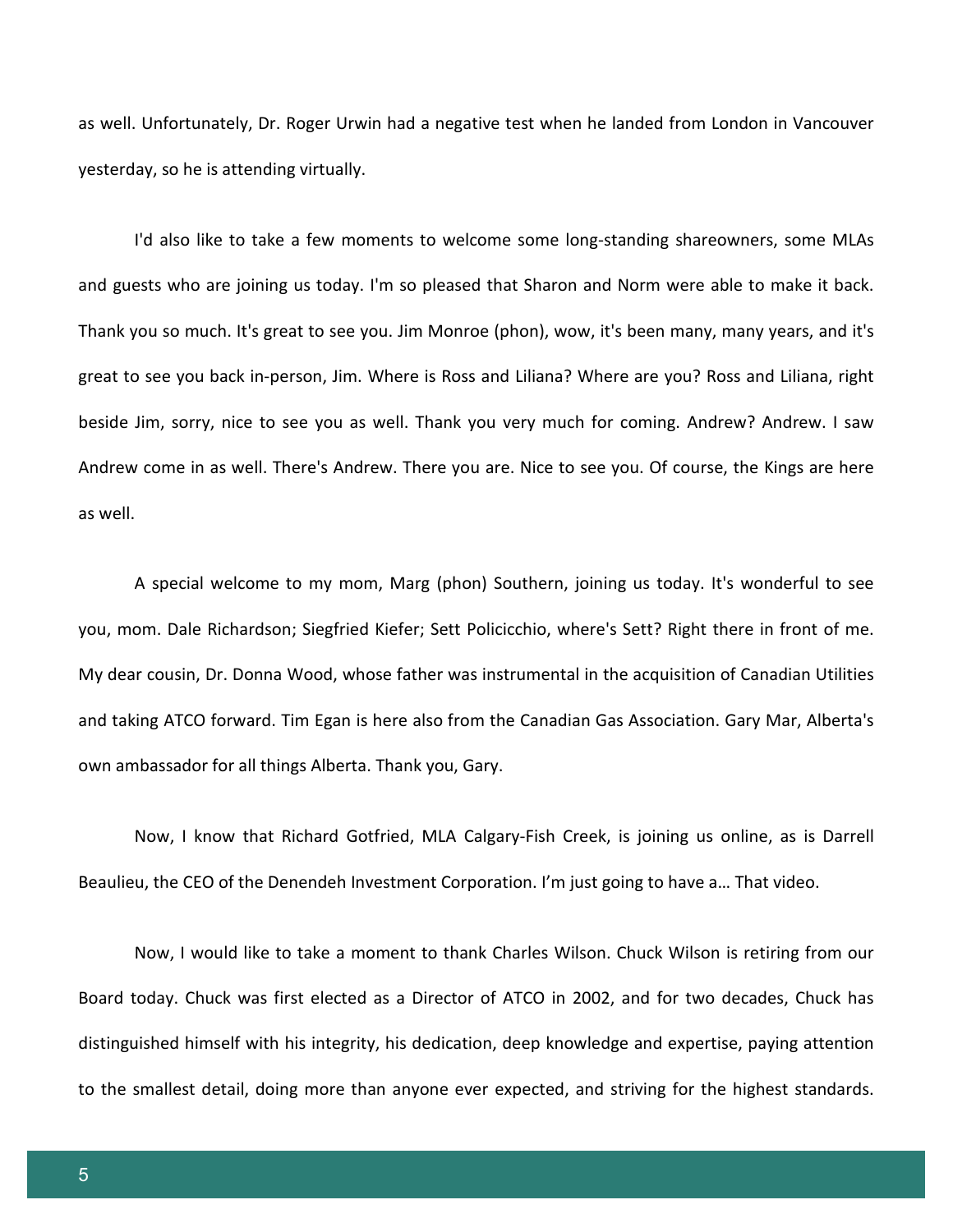Most importantly, Chuck has cared; cares deeply about our corporation and the people in it. Ladies and gentlemen, please join me in thanking Chuck Wilson for two decades of tremendous service.

Some of you may remember, Jim, Sharon, Andrew, back in the day when Chuck was the President and CEO of Shell Canada, and he brought that tremendous expertise to all of our deliberations in ATCO. Thank you, Chuck.

On a more somber note, I would also like to recognize the passing of Dennis DeChamplain, who stood before you as our CFO for the past four years. We had the great privilege of Dennis' contributions and friendship within ATCO for close to 30 years prior to his untimely passing last August. We deeply miss his insightful perspectives, his positive outlook, and his very dry sense of humor.

Now, as I mentioned, 2022 is a milestone year, and as we close the chapter on 75 years of remarkable growth and set our sights on the next 75, I would like to begin today with a bit of history to remind ourselves of how far we've come and to set the stage for what's in store in the future.

The year was 1947, and it was a very different time. The average home price in Canada was just \$6,600, think about that, and the median annual salary was \$3,600 for a 9-to-5 job. The Cold War had well and truly begun and, tragically, it's perhaps not much different than it is today. Also, on that year, on a small lot on 805 3rd Street NE, a fireman and his son, along with their wives, would sow the seeds of prosperity and growth for generations to follow. Although they couldn't have possibly known at the time, Alberta Trailer Hire or, as I like to call it, the little trailer company that could, unlocked a quantum of economic efficiency by manufacturing and installing modular workforce housing for major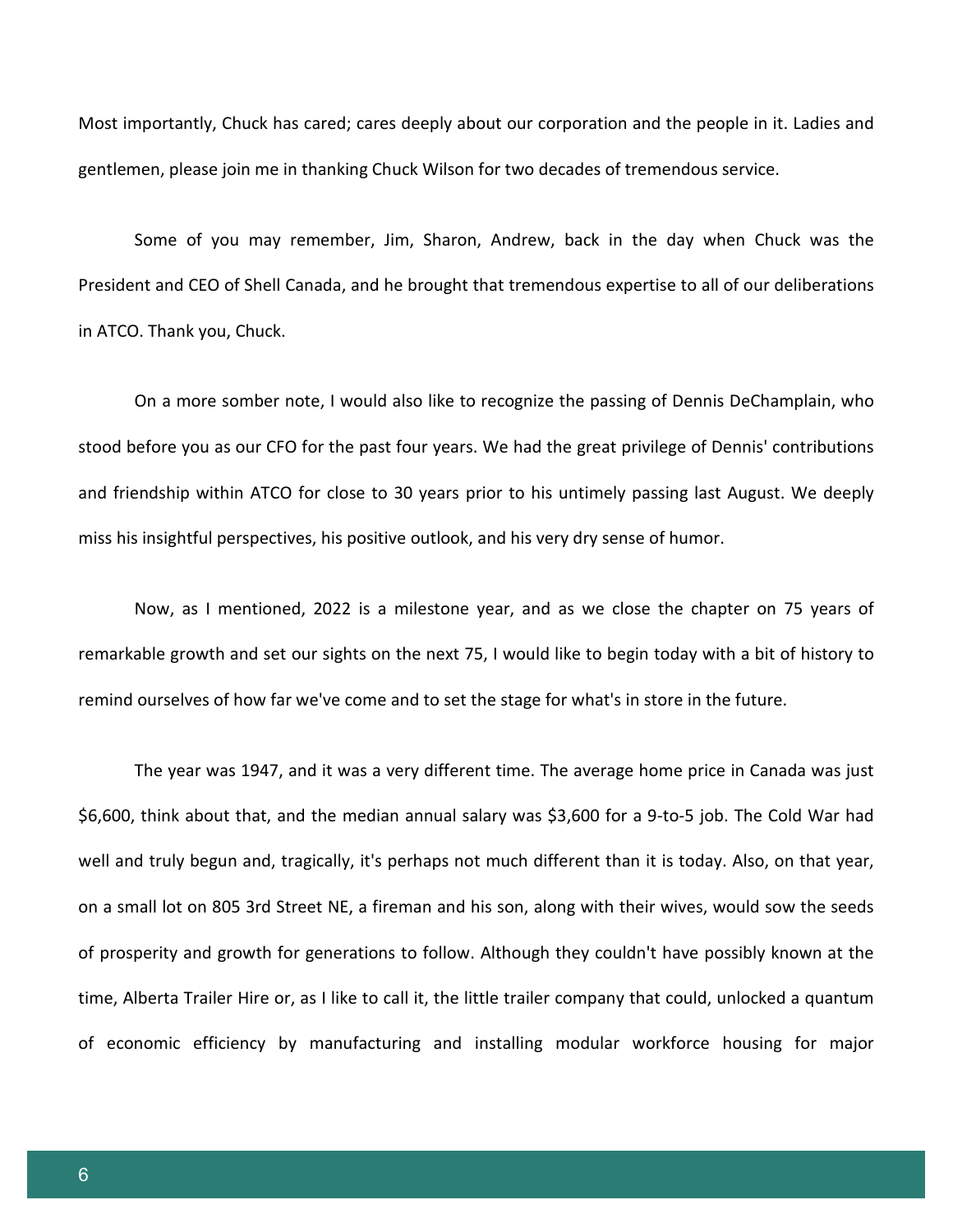infrastructure and resource projects, creating a whole new-to-the-world industry, beginning right here in Calgary.

Those early days saw many ups and downs, lots of long hours, hard work, blood, sweat, and even some tears, but with the leadership of my grandfather; my father; my grandma, Ina Southern; and my mum; along with Gerry Kiefer, Norm Robertson, Cam Richardson, and a few others; it wasn't long before ATCO began punching well above its weight, and we haven't stopped since. We've prepared a brief video to share with you, which summarizes the storied history of our Company and highlights the exciting opportunities of the future.

(Video Presentation)

**Nancy Southern** — Chair and Chief Executive Officer, ATCO Ltd.

Well, there's no doubt the past decade has been amongst the most transformative in ATCO's history. We redoubled our pursuit of global growth, building a presence in some of the world's most promising and fastest growing economies. We intensified our focus on innovation, returning to the roots that saw the early builders of our Company pioneer new industries and even reach into the stars. Our future heralds an even greater evolution, spurred by accelerating technological, political, and social change and, most importantly, accelerated by the people of ATCO.

On June 21, 2016, we lost our founder, a man of unquestionable integrity, fierce determination, and immense imagination. But even today across our Company, you'll find evidence of his legacy, his humility, and his unwavering sense of duty. It is his same desire to change the world and to leave it a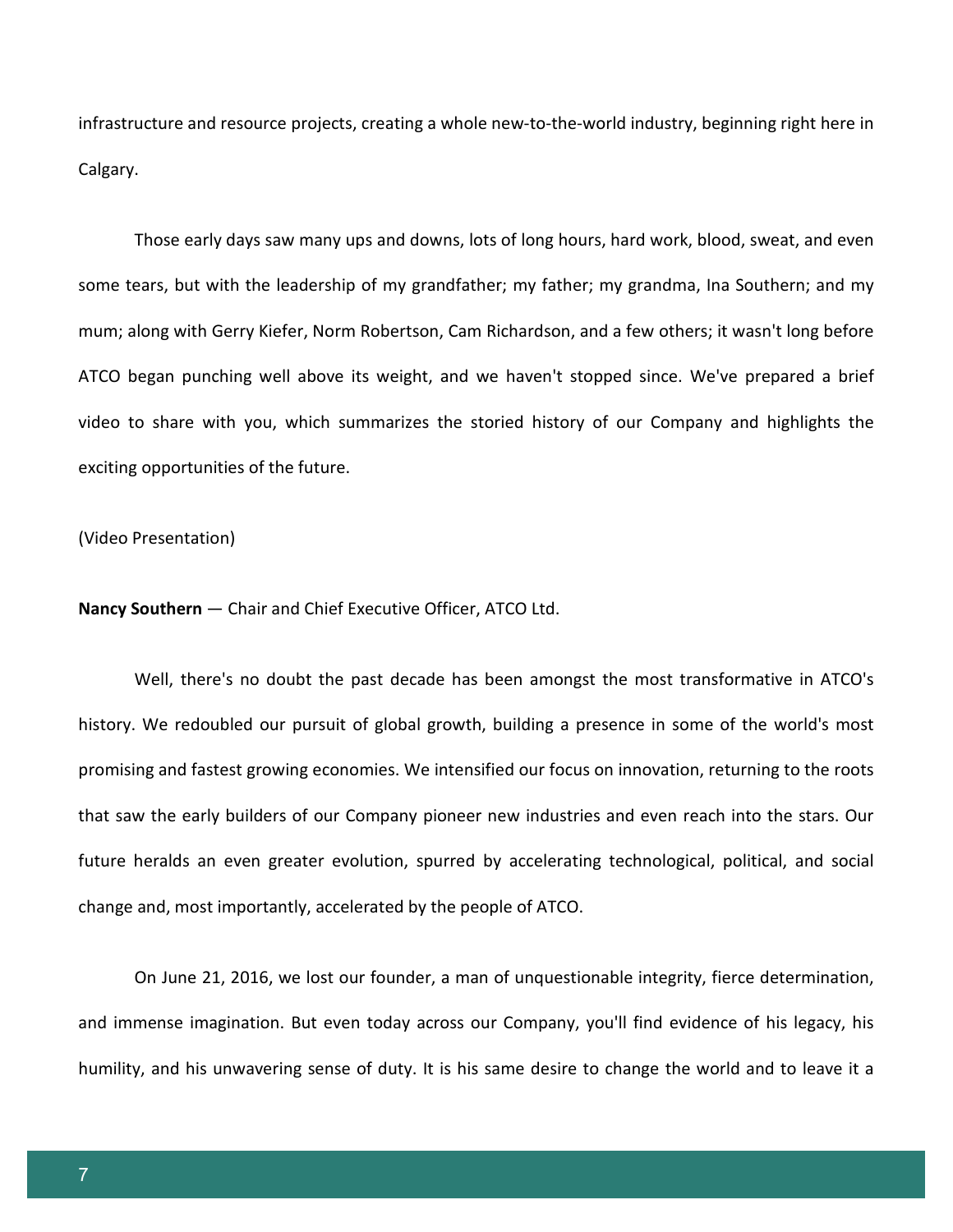better place for future generations that is carrying our people forward into the next 75 years of ATCO's history.

With that, I'd like to commence the formal business of today's meeting, which will be followed by Katie's video presentation as well as my own operational update. Kurt Kadatz, our Director of Corporate Communications, is our moderator for the questions and comments being submitted by those attending online. Those online may submit questions through the Messaging icon on your screen at any time during the meeting. Mr. Kadatz will read out your questions for the meeting to hear during the questionand-answer period.

I will ask Kyle Brunner to act as Secretary for this year's meeting. Patricia Selby of TSX Trust is our registrar and transfer agent, and Patricia will act as Scrutineer. The Scrutineer has advised that there is a quorum present. I declare this meeting regularly called and properly constituted for the transaction of business today.

Now, only owners of Class II voting shares and the holders of valid proxies are entitled to vote on the business of the meeting today. For those shareholders who are entitled to vote, you will be able to vote on the matters by way of ballot. If you are a shareholder or proxy holder who submitted voting instructions in advance of the meeting, your vote has already been recorded with the registrar, and it will be included in the final count.

For those shareholders entitled to vote and are participating virtually online, the online ballot will appear on your screen, and the polls for all resolutions are now open online. You can vote any time online during the formal part of the meeting until the polls are closed at the last order item of business.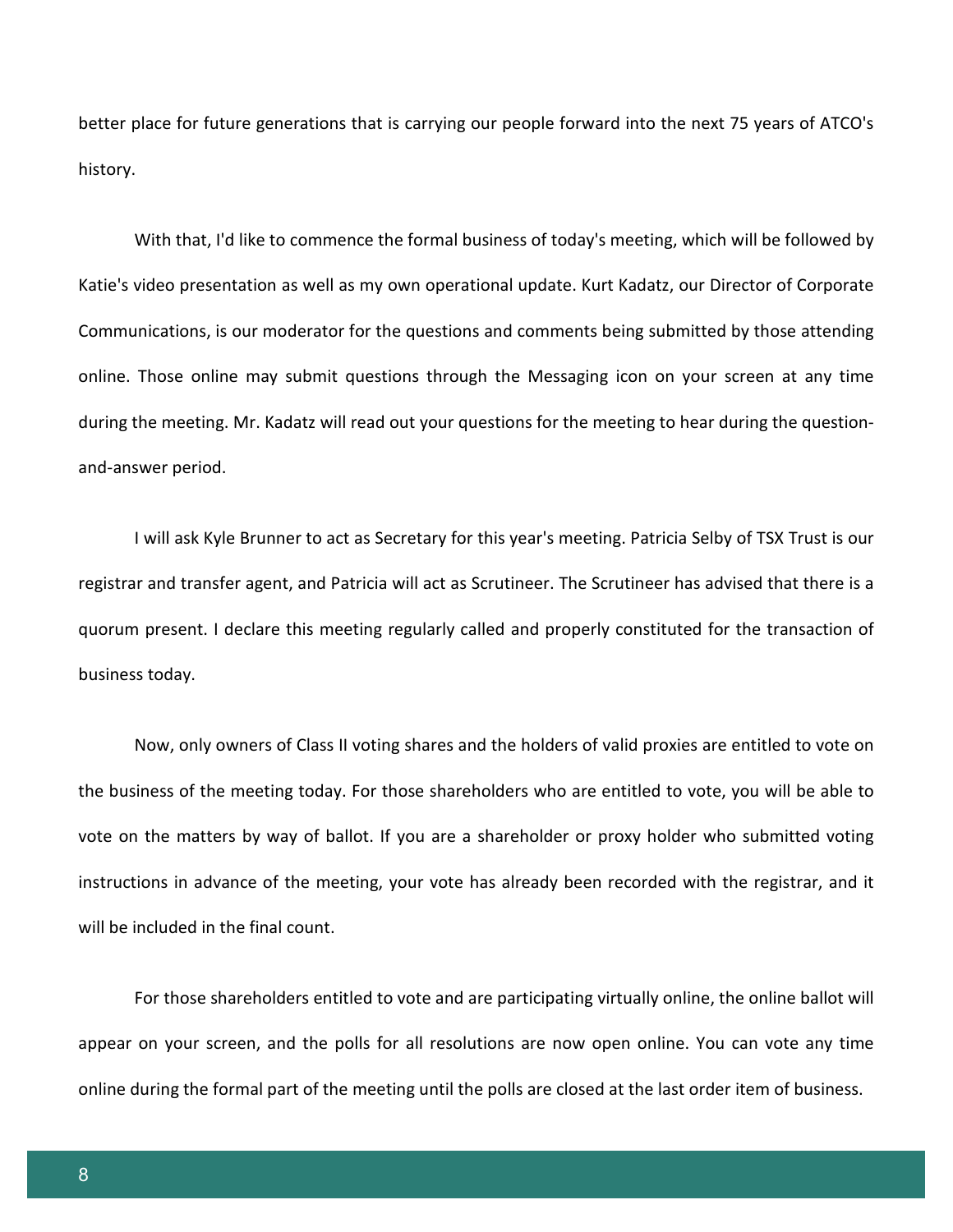For shareholders in the room in-person who have not yet voted, you should have received a ballot when you registered this morning. Is there anyone that was eligible that didn't receive a ballot so that you could vote this morning? No? Okay.

The Scrutineer will tabulate all of the votes recorded and the results will be announced at the end of the formal part of the meeting.

In order to expedite matters, a number of officers, who are also shareowners of the corporation, will move and second the motions.

First, I wish to table the consolidated financial statements and the auditor's report, our MD&A, and proxy circular for the year ended December 31. For those of you that didn't get one, you'll be able to receive one when you exit at one of the tables out in the foyer.

The next item is to proceed with the election of your directors as proposed in the management proxy circular. All the nominees are currently directors of the Corporation, and their detailed biographies are contained in the proxy circular. The meeting is now open to receive nominations for directors.

#### **Jim Landon** — President, ATCO Frontec

Good morning. My name is Jim Landon. I am President of ATCO Frontec. I've been with the Corporation for five years, and I'm a proud shareowner. I nominate for election as directors of the corporation Robert Booth, Denis Ellard, Michael Rayfield, Robert Routs, Nancy Southern, Linda Southern-Heathcott, Norman Steinberg, Roger Urwin, and Susan Werth.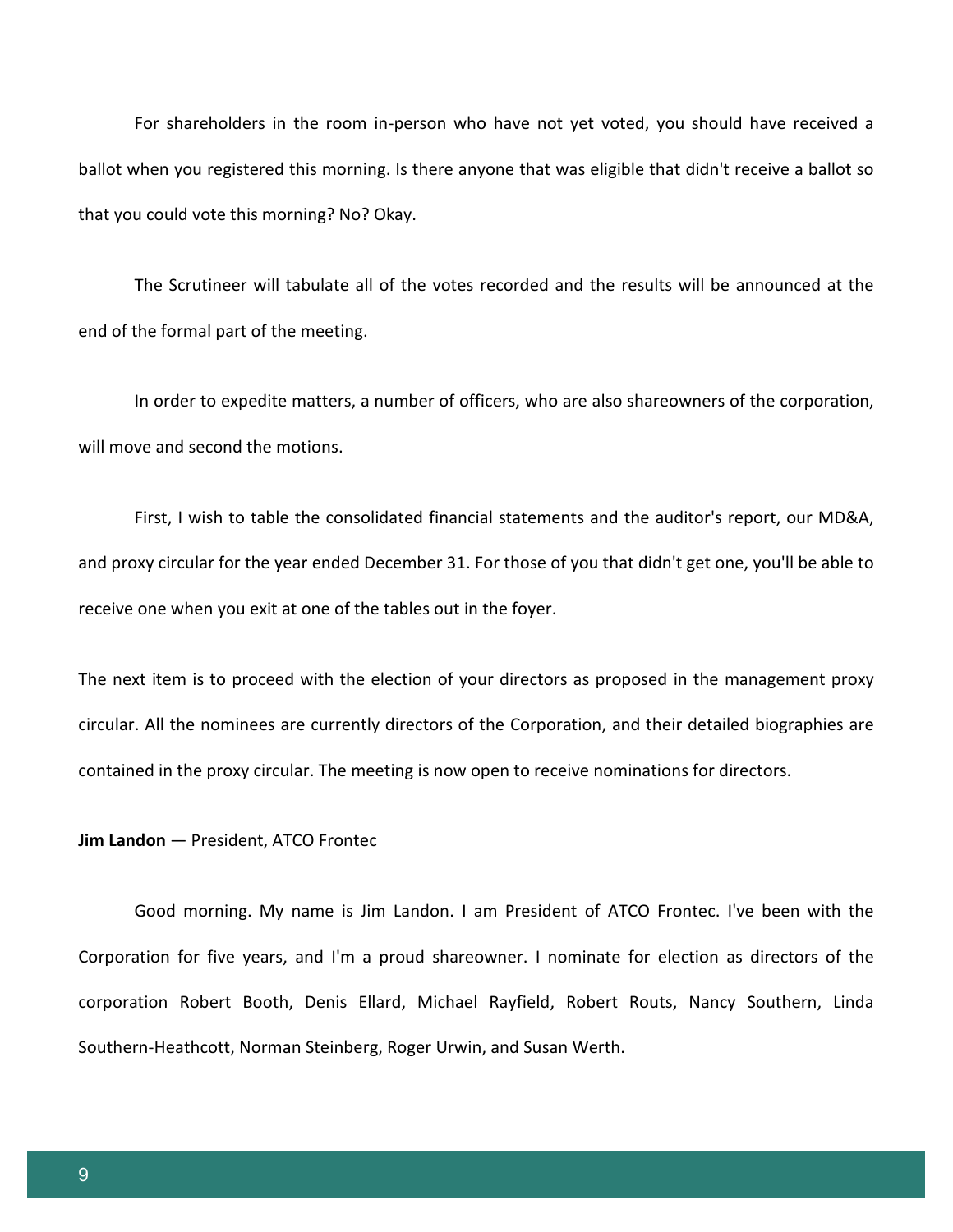**Nancy Southern** — Chair and Chief Executive Officer, ATCO Ltd.

Thank you very much, Mr. Landon, and congratulations on your terrific win of the North Warning System. Well done.

Are there any other nominations from the floor or online, Kurt?

**Kurt Kadatz** — Moderator & Director, Corporate Communications, ATCO Ltd.

Nancy, no other nominations have been received.

**Nancy Southern** — Chair and Chief Executive Officer, ATCO Ltd.

Thank you. I therefore declare the nominations closed. May I have a motion to elect our directors that are nominated?

**Marshall Wilmot** — President & Chief Digital Officer, ATCO Ltd.

I am Marshall Wilmot, President ATCO Retail and Chief Digital Officer. I've been with the corporation for four years, and I'm a proud shareowner. I move that the nine persons nominated be individually elected as directors of the corporation until the next Annual Meeting of Shareowners or until their successors are elected or appointed.

**Nancy Southern** — Chair and Chief Executive Officer, ATCO Ltd.

Thank you very much, Marshall, and congratulations on ATCO Energy and Rümi's great success. I hope you've all been by the Blue Flame Kitchen for a nice little cinnamon bun.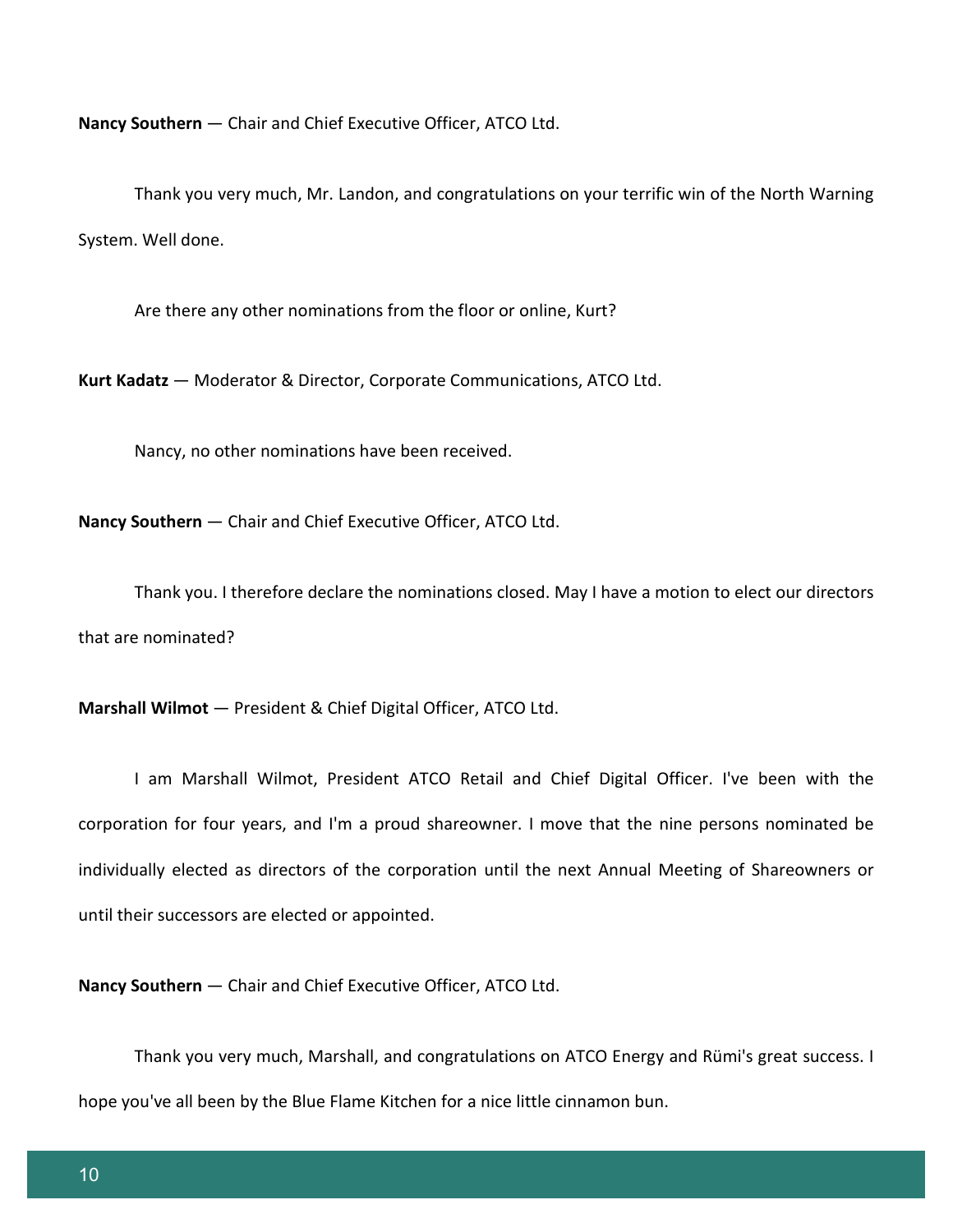May I have a seconder, please?

**George Constantinescu** — Senior Vice President & Chief Transformation Officer, ATCO Ltd.

My name is George Constantinescu. I am ATCO's Chief Transformation Officer, Senior Vice President. I've been with the corporation for 24 years, having joined in 1986 and rejoined 4 years ago. I am also very proud shareowner, and it is my pleasure to second the motion.

**Nancy Southern** — Chair and Chief Executive Officer, ATCO Ltd.

Thank you very much, Mr. Constantinescu.

We'll continue with the next item on our agenda, which is the appointment of the corporation's auditors. May I have a motion to appoint the auditors?

**Robert Routs** — Lead Director, Chair of the Audit and Risk Committee, ATCO Ltd.

I'm Rob Routs, Lead Director of ATCO and Chair of the Audit and Risk Committee. I have been on the Board for 10 years, and I'm a proud shareowner. I move that PricewaterhouseCoopers Chartered Accountants be appointed auditor of the corporation, to hold office until the next Annual Meeting of Shareholders.

**Nancy Southern** — Chair and Chief Executive Officer, ATCO Ltd.

Thank you very much, Dr. Routs.

May I have a seconder, please?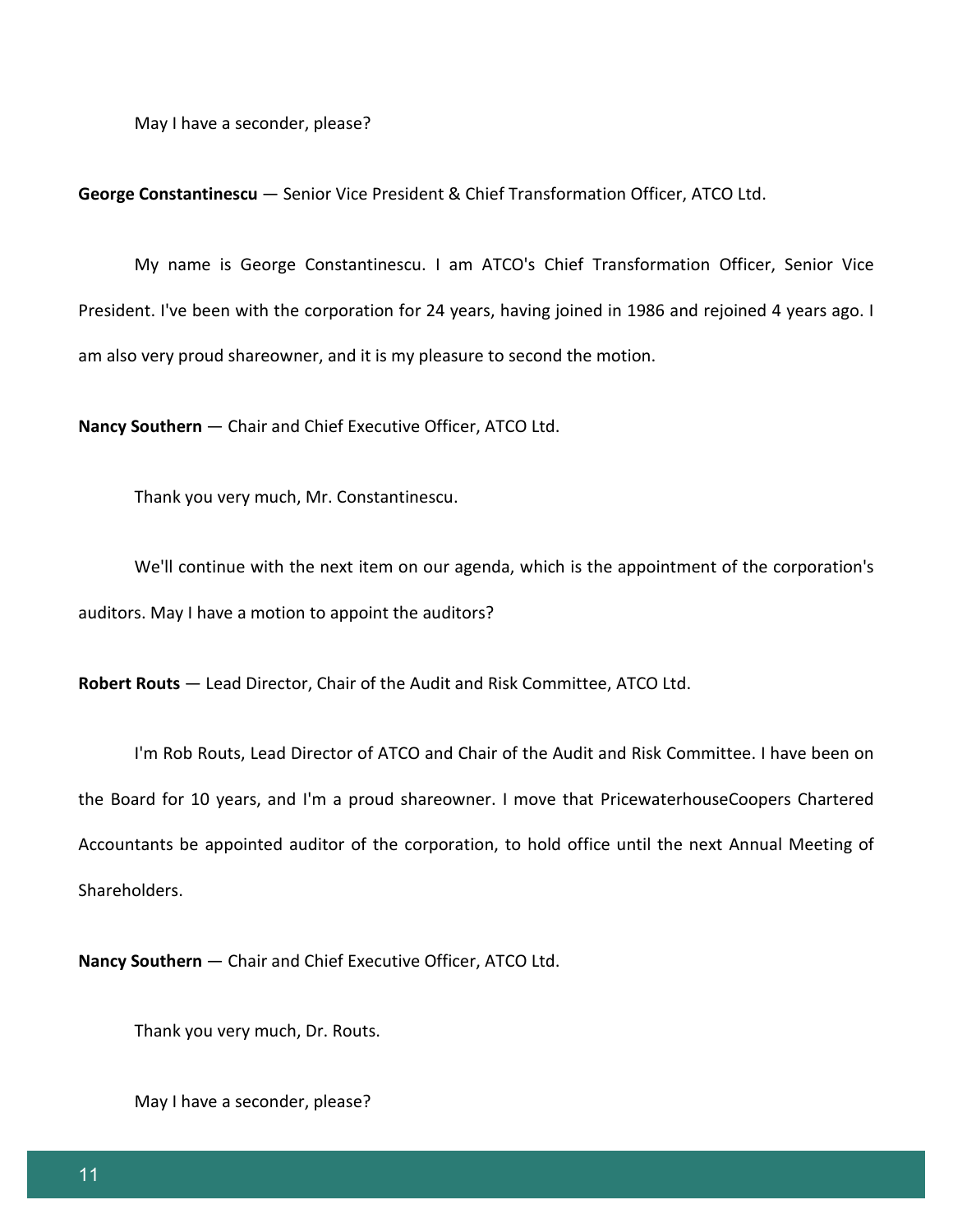**Michael Rayfield** — Director, ATCO Ltd.

Good morning. My name is Michael Rayfield, recently been reelected to the Board of the Company.

**Nancy Southern** — Chair and Chief Executive Officer, ATCO Ltd.

Not yet. We haven't tallied the votes yet, Michael.

**Michael R. Rayfield** — Director, ATCO Ltd.

I'm a member of the Audit and Risk Committee. I have been on the Board for 13 years now, and I'm a very proud shareowner. I second the motion.

**Nancy Southern** — Chair and Chief Executive Officer, ATCO Ltd.

Thank you very much, Mr. Rayfield. Good luck in the election.

We will continue with the next item on our agenda, which is the approval of the replenishment of the number of Class I shares reserved for issuance under the Stock Option Plan. The full text of this resolution, regarding the share reserve replenishment, is on Page 11 of the management proxy circular. May I have a motion to approve the resolution, please?

**Becky Penrice** — Executive Vice President, Corporate Services, ATCO Ltd.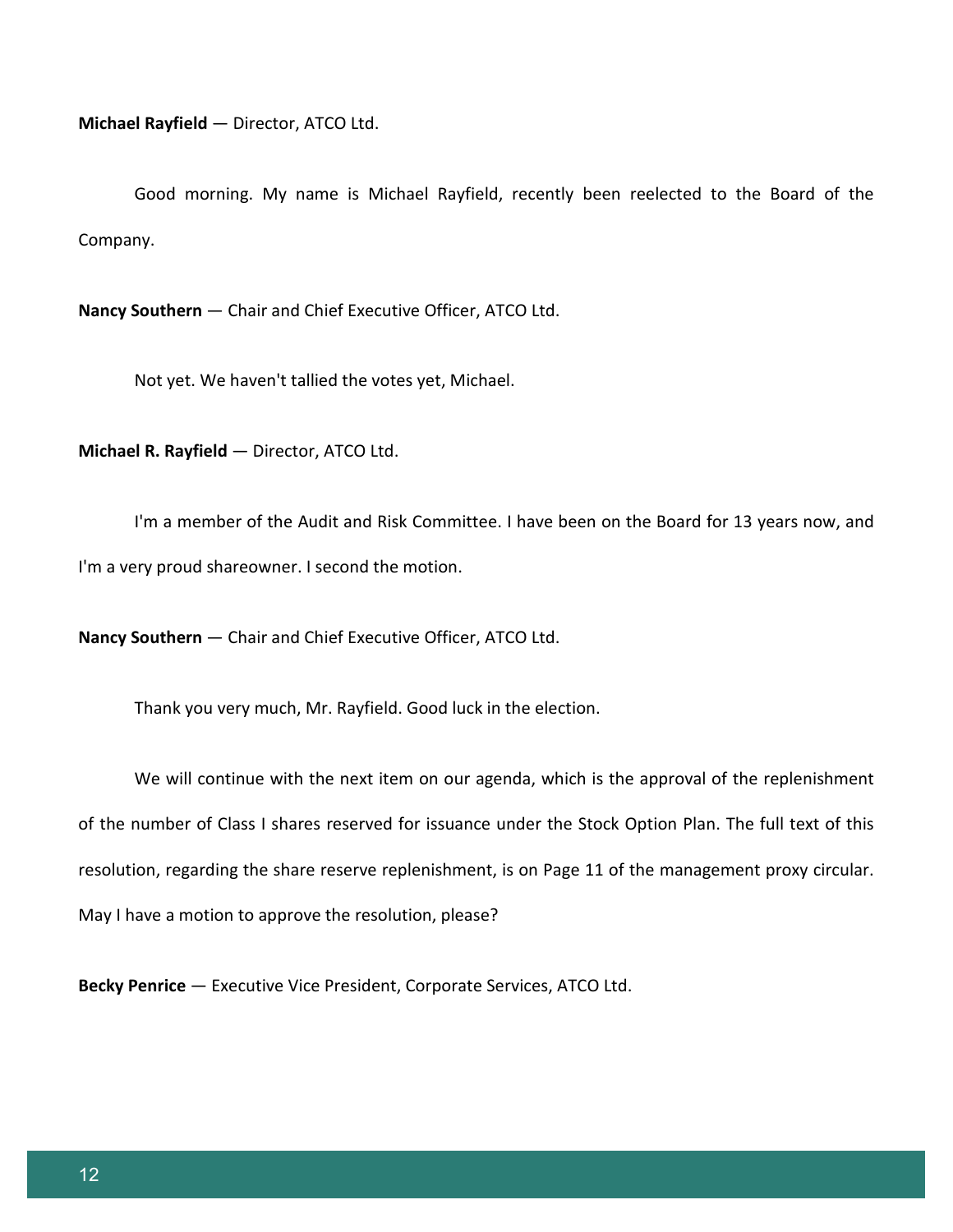I'm Becky Penrice. I'm Executive Vice President, Corporate Services. I have been with the corporation for two years, and I'm a very proud shareowner. I move that the resolution set out on Page 11 of the management proxy circular for this meeting be approved.

**Nancy Southern** — Chair and Chief Executive Officer, ATCO Ltd.

Thank you very much, Ms. Penrice.

A seconder, please?

**Colin Jackson** — Senior Vice President, Finance, Treasury, Risk & Sustainability, ATCO Ltd.

Good morning. I'm Colin Jackson, Senior Vice President of Finance, Treasury, Risk, and Sustainability. I've been with the corporation for nine years, and I'm also a proud shareowner. I second the motion.

**Nancy Southern** — Chair and Chief Executive Officer, ATCO Ltd.

Thank you, Mr. Jackson.

Now, as there is no further business to come to the formal part of this meeting, we'll wait just a few moments for our registrar, Trisha, and Richard from TSX will provide our Vice President and Corporate Secretary, Kyle Brunner, with the Scrutineer's results.

Kyle?

**Kyle Brunner** — Vice President and Corporate Secretary, ATCO Ltd.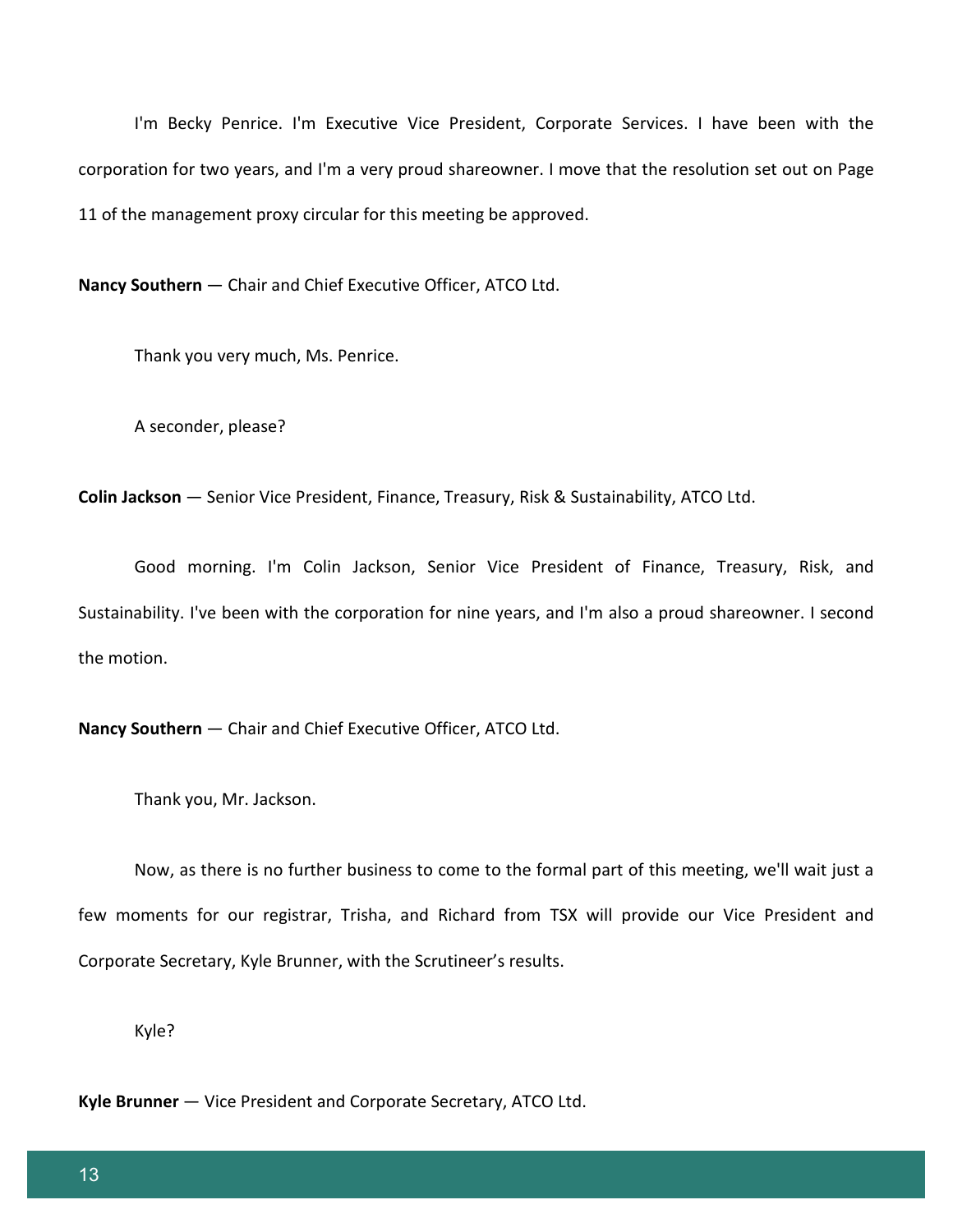With respect to the election of directors, the Scrutineers have reported that shareholders voted 99 percent or more in favour of the election of each nominee director.

**Nancy Southern** — Chair and Chief Executive Officer, ATCO Ltd.

I therefore declare the motion passed. Lucky thing, Michael. Congratulations to the directors, and on behalf of all shareowners, thank you so much for your extraordinary counsel and advice. On behalf of this Company, thank you so much.

Please proceed, Kyle.

**Kyle Brunner** — Vice President and Corporate Secretary, ATCO Ltd.

With respect to the motion to appoint PricewaterhouseCoopers as the Corporation's auditor for the ensuing year, the Scrutineers have reported that shareholders voted 99 percent or more in favour of the resolution.

**Nancy Southern** — Chair and Chief Executive Officer, ATCO Ltd.

Thank you very much, Kyle. I declare the motion carried, and I'd like to introduce you to Courtney Kolla and Shannon Ryhorchuk, who are two of the partners joining us today from PricewaterhouseCoopers. Thank you very much, Courtney and Shannon.

Kyle?

**Kyle Brunner** — Vice President and Corporate Secretary, ATCO Ltd.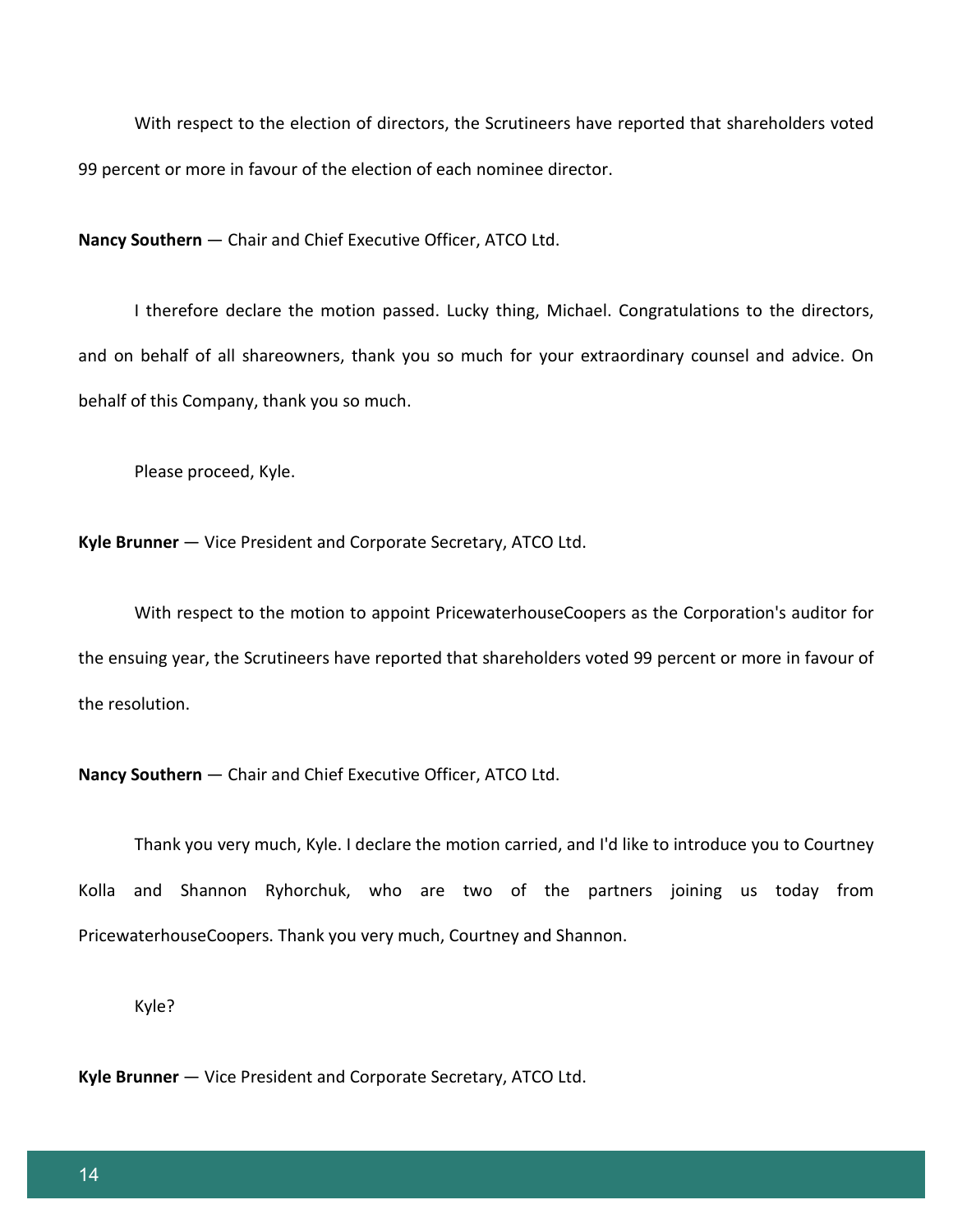With respect to the resolution to approve the replenishment of the number of Class I shares reserved for issuance under the Corporation's Stock Option Plan, the Scrutineers have reported that shareholders voted 99 percent or more in favour of the resolution.

**Nancy Southern** — Chair and Chief Executive Officer, ATCO Ltd.

Thank you, Kyle.

I therefore declare the resolution has been approved. This concludes the formal part of business. I propose that we bring this part of the meeting to an end.

May I have a motion to terminate the meeting, please?

**Derek Cook** — Senior Vice President & Controller, ATCO Ltd.

Good morning. I'm Derek Cook, Senior Vice President and Controller. I've been with the Corporation for 21 years, and also, I'm a very proud shareowner. I move that this meeting be terminated.

**Nancy Southern** — Chair and Chief Executive Officer, ATCO Ltd.

Thank you very much, Derek.

A seconder, please?

**Rebecca Kalmacoff** — Vice President and Controller, ATCO Structures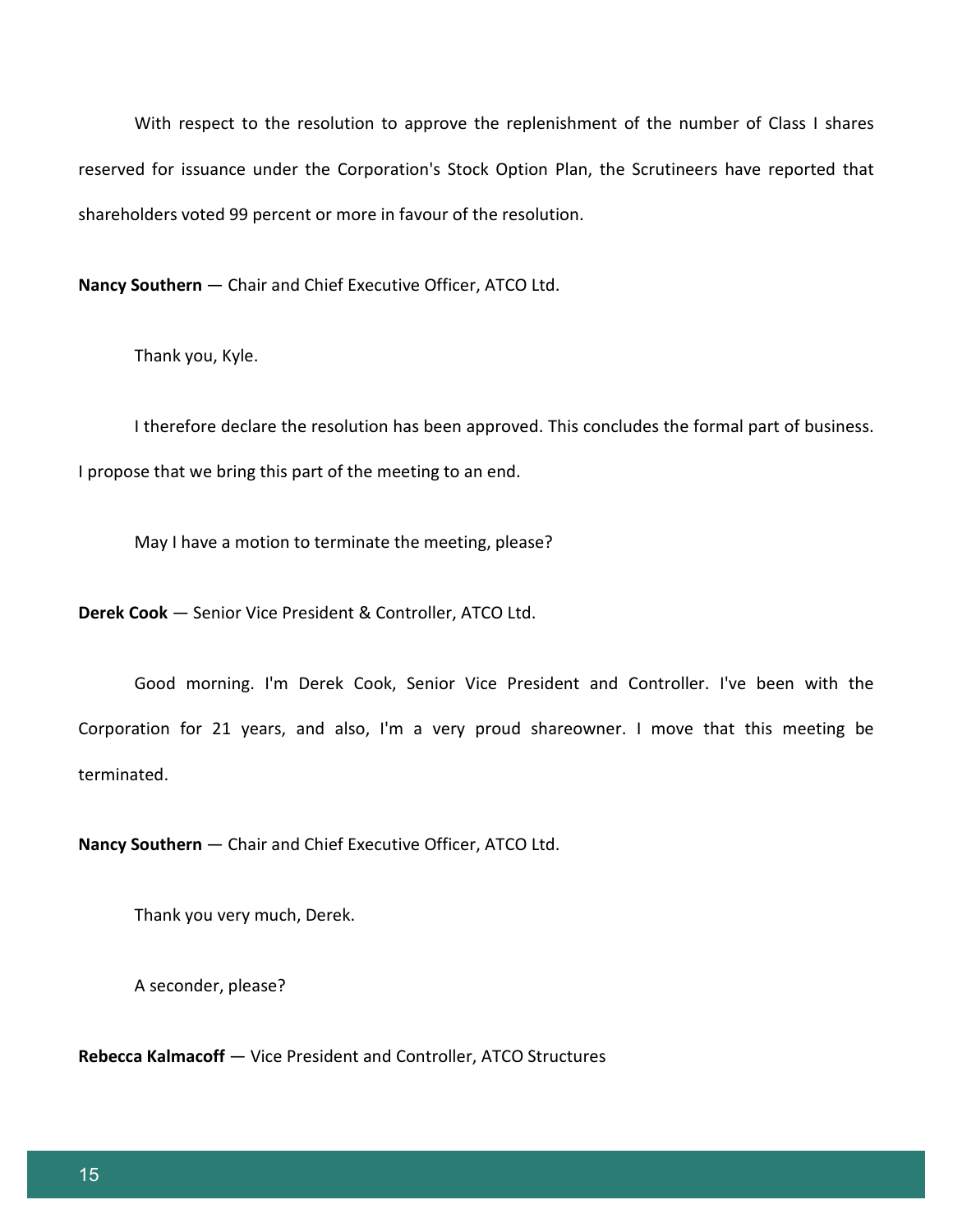Good morning. My name is Rebecca Kalmacoff. I'm the Vice President and Controller of ATCO Structures. I've been with the Corporation for 12 years and am also a proud shareowner. I second the motion.

**Nancy Southern** — Chair and Chief Executive Officer, ATCO Ltd.

Thank you very much, Rebecca, and well done on all of those great initiatives at ATCO Structures.

All those in favour of the motion, please raise your hand. Contra-minded? Motion carried. Thank you. That concludes the formal part of business.

Now, while the first part of this morning has been about celebrating the extraordinary history of ATCO's 75 years, and before we proceed with Katie's video, I wanted to address something that has not been one of our best moments in our history.

As I'm sure you have heard, and I want to address, the recent joint settlement agreement between ATCO and the AUC's enforcement arm. This pertains to a sole-source contract awarded to an indigenous community on the Jasper Interconnection Project, which was a transmission project to replace generation in Jasper.

First, I want to apologize to all of you for the disbelief and disappointment that you must have felt upon hearing this news. I know it has affected me deeply and your entire executive team, along with every member of our Company.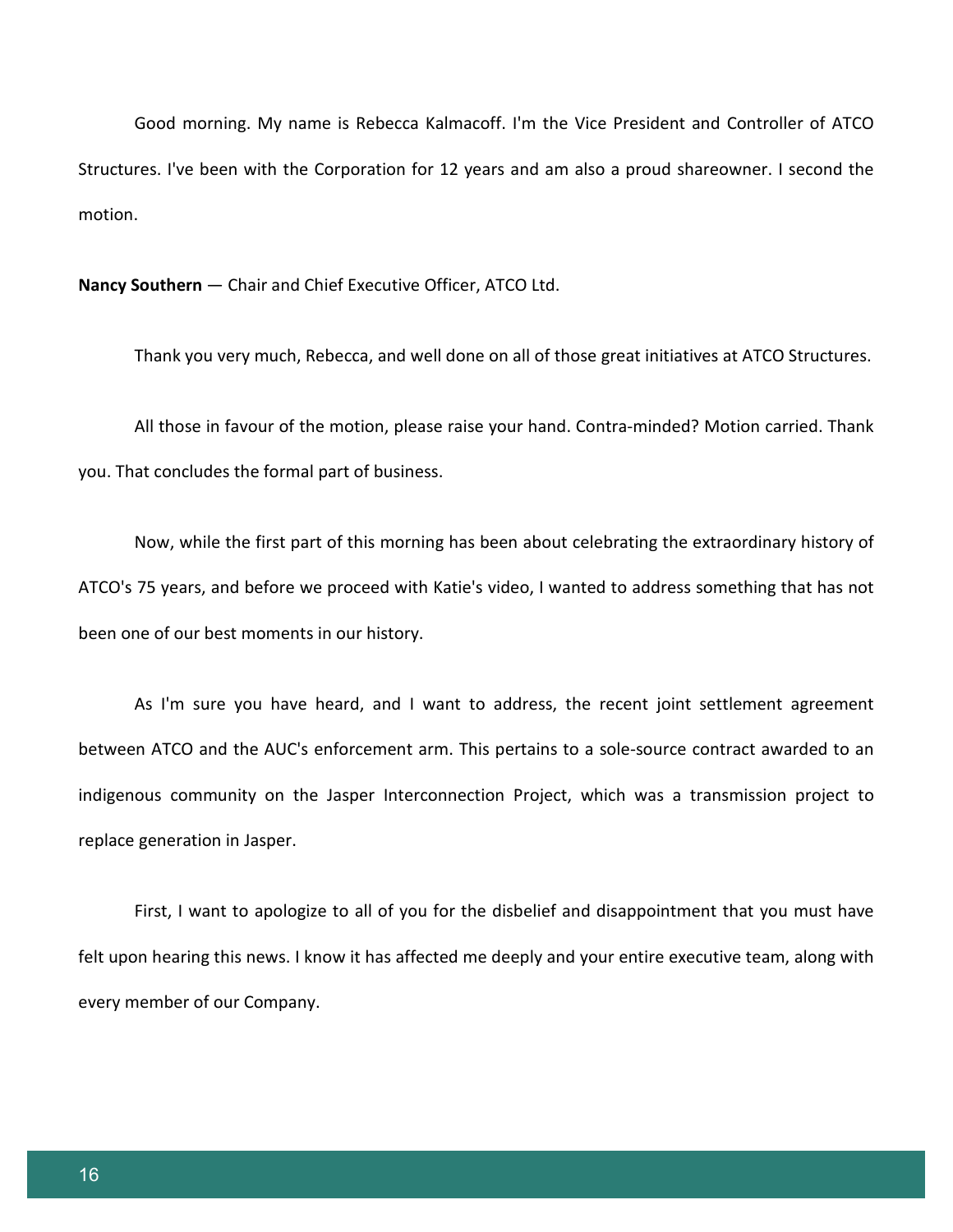Secondly, I want to separate facts from the erroneous statements and innuendos that have been shared on this subject. The facts, number one, the costs in question for the contract in the Jasper Project were never put into customer rates and neither was the Jasper Project. The fine that we have mutually agreed to will not be passed on to customers, not one penny. Further, now that the contract has been dealt with, the entire Jasper Project will be subject to the normal course rate application scrutiny by the AUC as well as intervenors.

The second point I want to make is that we should take great confidence that the checks and balances of our own corporate and regulatory systems are working well, extremely well. Just as with all capital projects, the Jasper Interconnection was filed with the AUC for their review, scrutiny, and their appropriateness. Now, during the compilation of these very highly complex filings, we were alerted internally that we had improperly filed material regarding the contract, and we immediately began our own investigation.

During our investigation, the AUC was also alerted to make—were made aware of suspected irregularities filed on the Jasper Project. We worked in concert with the AUC with full cooperation to thoroughly identify what had gone wrong.

Our investigation did indeed find that proper procedures were not followed. We found that shortcuts and the lack of transparency had indeed occurred, particularly on this one contract, and on that contract alone. We did not live up to our own deeply held standard of excellence. I want to assure you, our Board, and all of the people of ATCO that in light of these findings, we didn't stop there. We did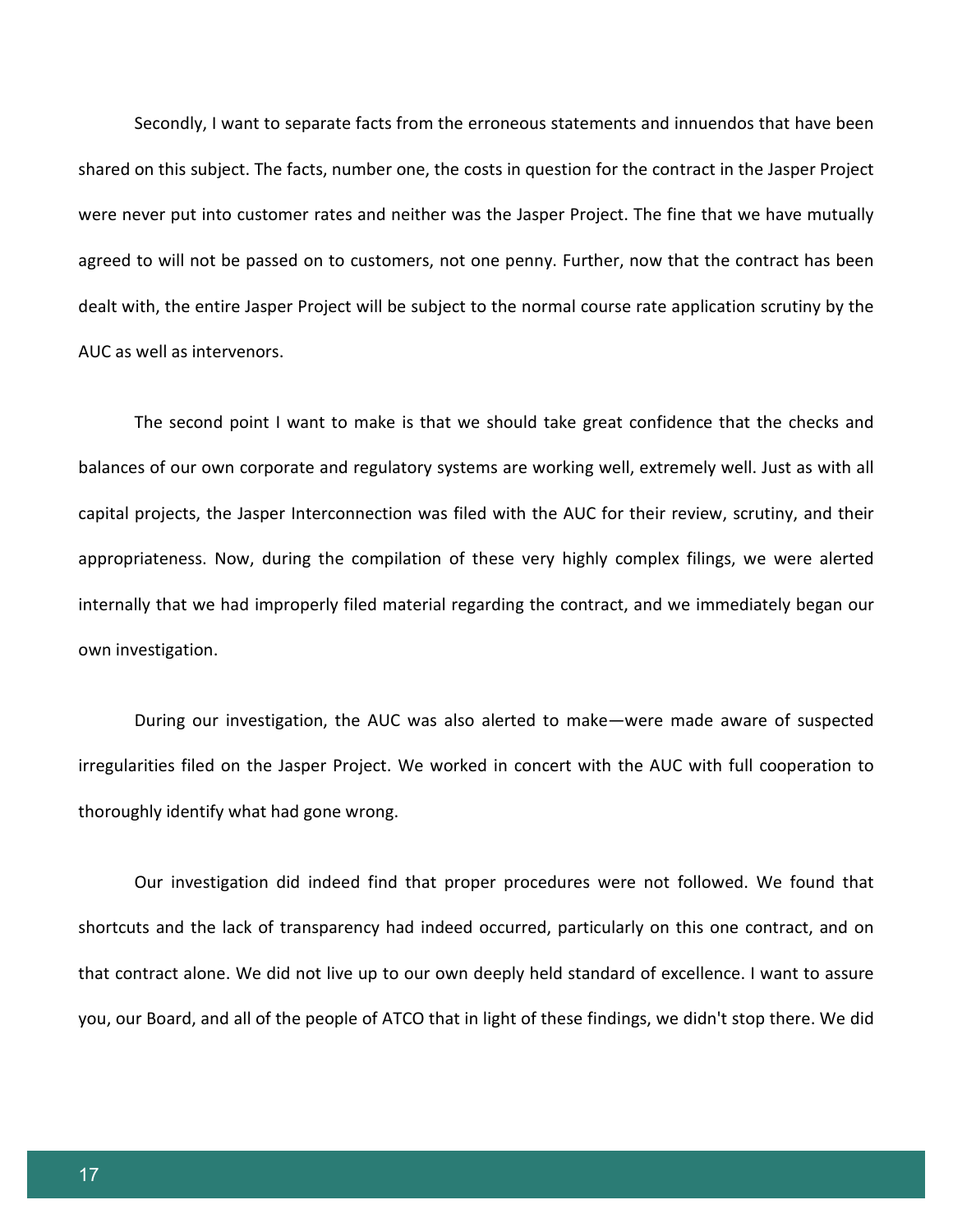a thorough investigative analysis of all of our contracts, and I am very, very relieved to be able to tell you and confirm to you that this was an isolated incident.

We remain committed to truth and reconciliation, and we will continue to foster respectful, deep, and inclusive relationships with indigenous communities here in Canada and around the world. I am truly sorry this project may have caused our indigenous communities harm in any way, and we will work hard to regain your trust.

Some of our indigenous partnerships have endured for more than three decades, long before any discussions about truth and reconciliation began, and not because we had to, but because it is the right thing to do, and t is in the best interest of the indigenous people of this country, our customers, our shareowners, and indeed, Canadians alike.

The AUC is very much aware of the need for indigenous communities to play a role in infrastructure development, and they have set precedent for indigenous sole-source contracts, as well as affiliate party conduct, which were the two issues in the Jasper filing. There are many examples of these types of transactions over the years, which is why I, your Board, and your executive team are so offended that a few individuals in our Company who knew how and had properly documented these types of transactions in the past failed to do so this time. Their lack of transparency and oversight is not who we are, it's not how we lead, and it's not how we operate. Those people are no longer with the Company.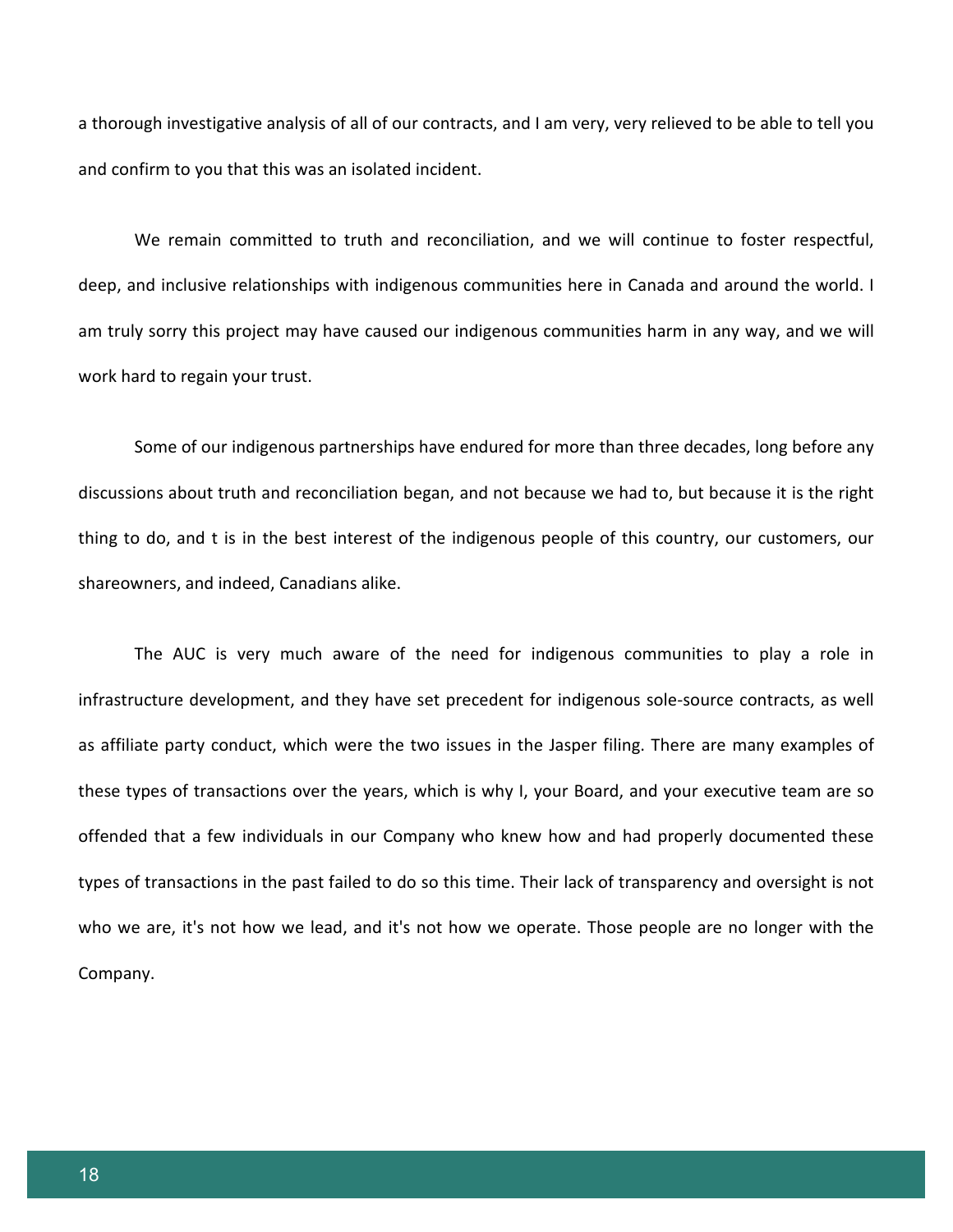While I feel that the amount of the penalty is far greater than the circumstances warrant, I and your Board of Directors accept that this fine will serve as a lesson for all of the people of ATCO well into the future, as well as serve as a signal to all utilities in this province.

Within ATCO, shortcuts and the lack of transparency is not tolerated, and only those that hold our core value of integrity and continuing to strive for excellence; only these people that fully commit to who we are, how we operate with courage, discipline and caring, only those people have a role in ATCO.

Thank you for listening.

With that, let's turn it over to Katie to talk about the financial highlights of 2021.

**Katie Patrick** — Executive Vice President and Chief Financial & Investment Officer, ATCO Ltd.

Thank you, Nancy, and good morning, everyone. It's my great pleasure to address this meeting for the first time as your Chief Financial and Investment Officer. I'm sorry I can't be there today, but I very much look forward to seeing all of you in-person in the coming months.

This is an incredibly impressive page of numbers, \$23 billion in assets, 100 countries, over 4 million customers. ATCO is a truly global enterprise. But if there is one theme I'd like you to take from this presentation, it is this: ATCO is well positioned to leverage our global asset profile, our financial strength, and the incredible skills of our people to achieve our vision of delivering inspired solutions for a better world. As a diversified holding Company, our portfolio of businesses bring ATCO's stable earnings and dividends and exposure to exciting new areas of growth.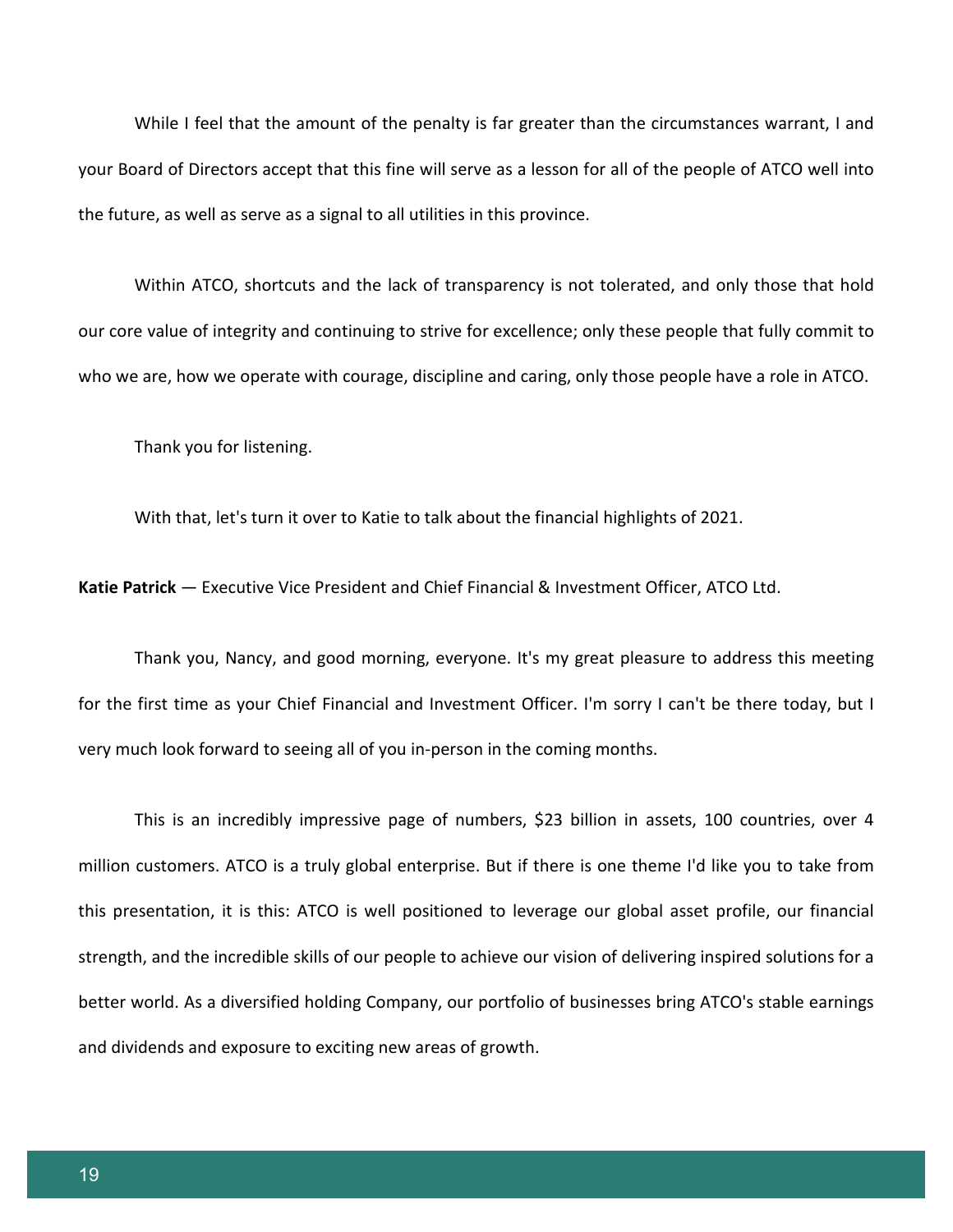My presentation today will address three main topics. First, I'd like to talk about our financial accomplishments in 2021 against the backdrop of global supply chain challenges and inflationary pressures. Then, I'll share with you how we are financially positioned for future growth. Finally, I'll discuss how we are setting the stage for long-term value creation in the upcoming decade.

Let's begin with a review of our 2021 financial accomplishments. ATCO delivered year-over-year earnings growth in 2021 and did so despite a challenging economic environment. Throughout the pandemic, we have seen inflation increase to historic levels, those not seen for decades, and we don't see that changing anytime soon. Fortunately, we have strong protection from the pressures of inflation within our diversified portfolio of companies.

Our structures business, for example, has largely been able to maintain margins and pass on higher input costs. Our distribution utilities, in Alberta and Australia, have regulatory mechanisms that take inflation into consideration. Our ports business Neltume has inflationary protection in many of its contracts and has benefited from increasing global trade volumes. Inflation and supply chain interruptions are factors we continue to manage closely across all of our businesses.

To help combat the unprecedented inflation, the Bank of Canada has signaled they will forcefully act to tackle the problem. They have raised interest rates at each meeting so far this year and have indicated that rates are likely to rise aggressively in the near term.

ATCO is well positioned for growth, even against this backdrop of rising rates. We have significant cash and liquidity, and very little debt at the ATCO level, locked-in low-cost debt with long tenures at CU and strong support in the capital markets. We've been through these cycles before at ATCO. We were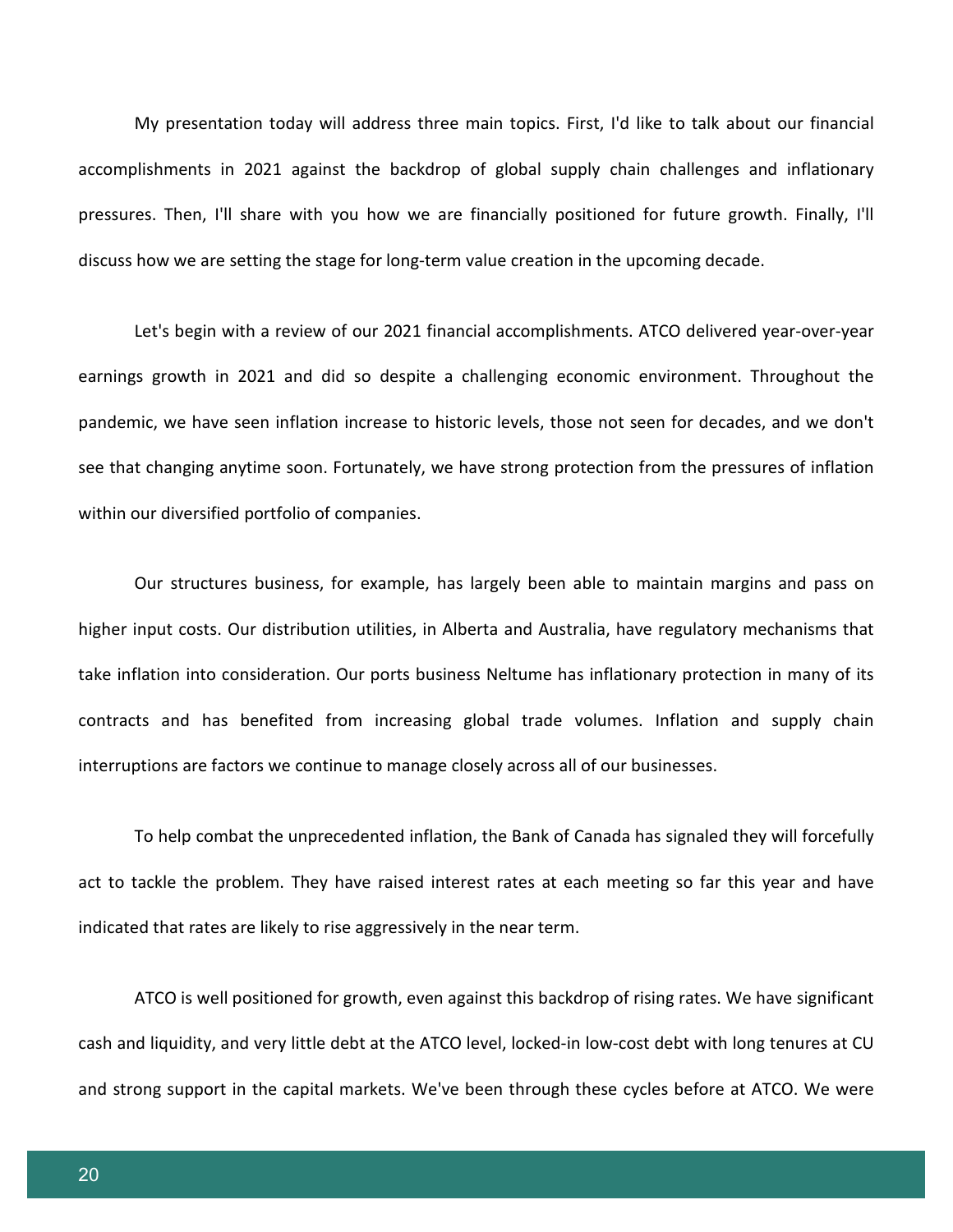founded in 1947 and, as you can see, have a track record of successfully weathering various economic cycles and geopolitical events. We've proven time and time again that our diverse portfolio of investments delivers results.

Now, I'd like to discuss our earnings in 2021. Despite lingering pressure from the pandemic, ATCO's adjusted earnings increased \$30 million, or 9 percent, last year. Strong performance from our utilities and the start-up of LUMA Energy were the biggest drivers. We secured key contracts and advanced our strategies across all of our businesses. We're truly proud of these results and of our people who delivered service excellence across the portfolio.

Now, let's look at how each of our portfolio companies contributed to this strong performance.

ATCO Structures delivered earnings of \$48 million last year. We won important contracts, including the construction of a workforce housing facility for Bechtel in Australia. We are eager to begin construction on key projects like this as the economy strengthens after the pandemic.

On February 1 of this year, we were extremely pleased to announce the ATCO Frontec win of the DND North Warning System contract. This 7-year \$592 million contract with multiyear extension options is a very special win for ATCO as it reinforces our commitment to indigenous partnerships within Canada. It also demonstrates our technical expertise as a trusted contractor to the Canadian government.

Neltume, our ports business, continued to deliver a strong base of earnings to ATCO. We are optimistic about the prospects we're seeing for them as global trade continues to improve.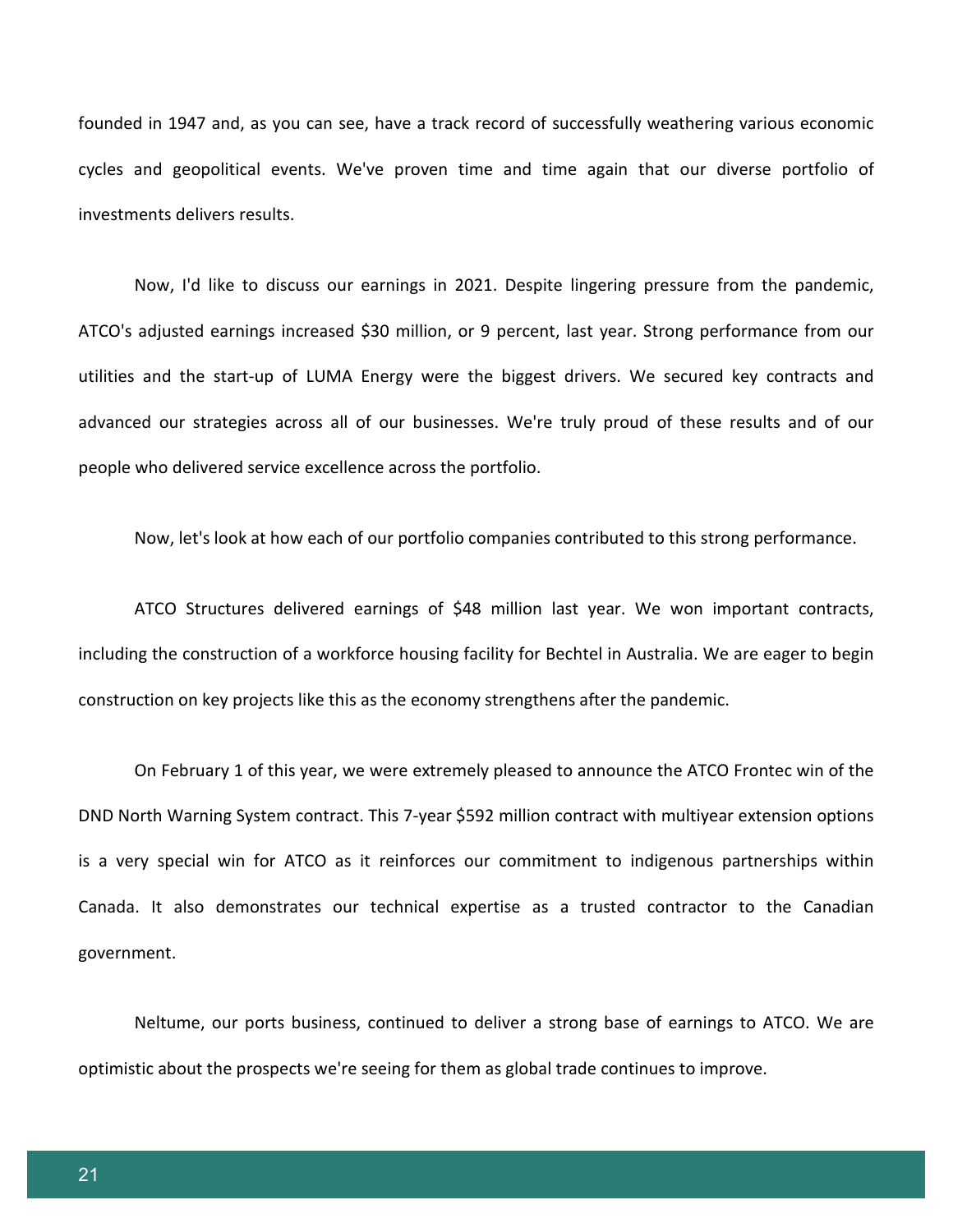In ATCO Corporate, you will see, we have a couple of incubators, or start-ups, one of which I would like to highlight. Ashcor celebrated the first year of operating its new facility with its proprietary technology for reclaimed ash. This RAM (phon), as we call it, reclaims previously land fly ash for use in concrete. Although Ashcor is a small piece of the pie right now, it is a great ESG story, and we are excited about the opportunities ahead.

Finally, CU had another great year in 2021, contributing \$382 million of earnings to ATCO. Just for clarity, the numbers on the slide here are 100 percent CU earnings. As mentioned, the largest driver of the earnings increase was the startup of LUMA Energy. This is a great capital-light business for ATCO. LUMA added \$44 million of earnings last year.

Our utilities business in Australia also saw a significant improvement in earnings. We doubled our earnings from \$31 million to \$65 million in one year.

In Canada, while our Alberta utilities continue to provide the majority of our earnings, going forward, we are investing heavily in our energy transition strategy. Last year, we had exciting projects announcements building this momentum, including three new solar developments and a renewable natural gas project, an acquisition of a storage facility, and finally, significant hydrogen developments. Nancy will talk more about these projects and some of the other initiatives across our portfolio.

Our Alberta utilities added \$526 million in earnings to CU, with strong increases from our distribution utilities. Our continued ability to find efficiencies within our distribution utilities benefit shareholders and customers alike. Let's take a minute to talk about this and its impact to customer rates.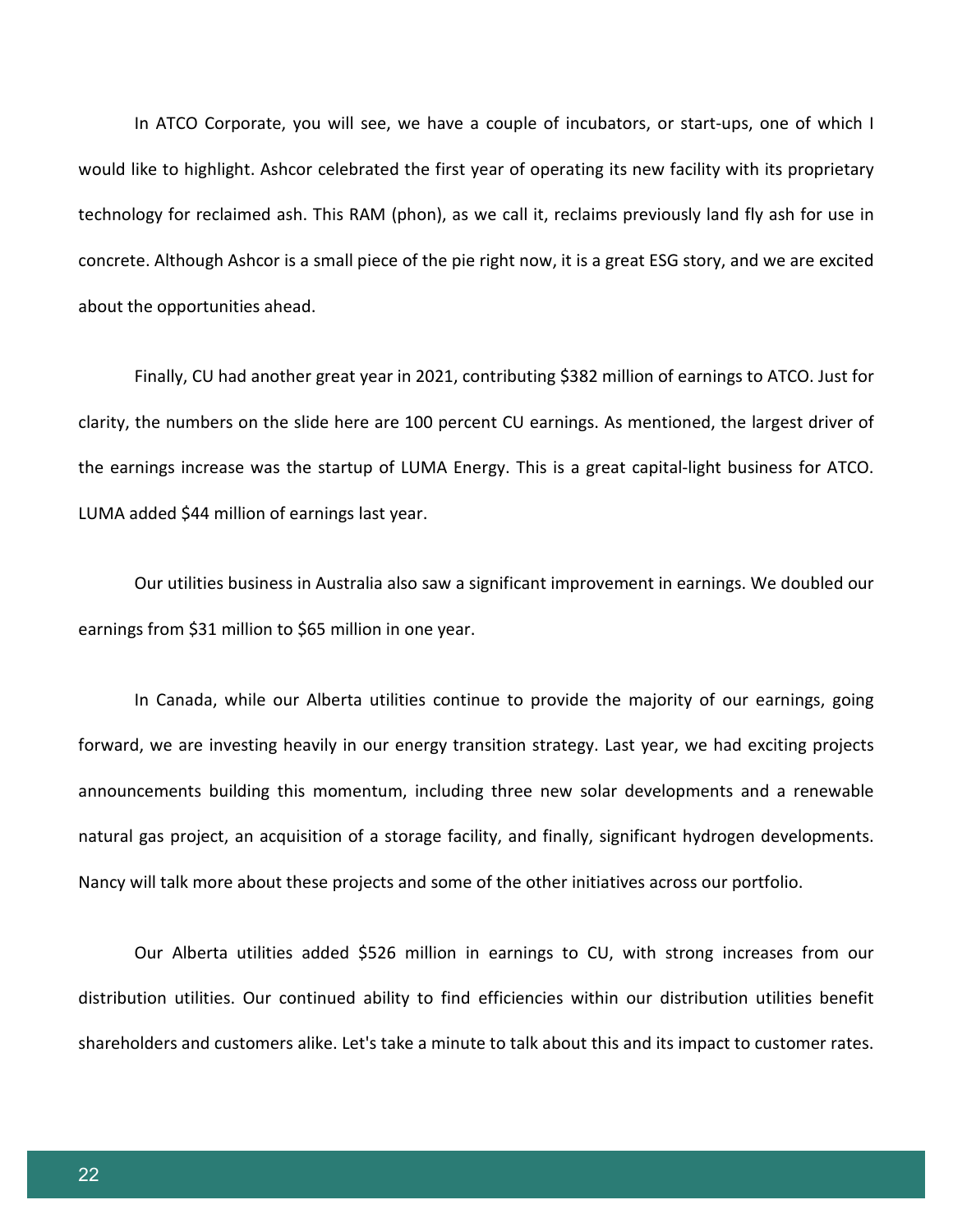Utility rates are an important topic for all of our customers. We have all experienced rising utility bills of late, linked to commodity cycles, extreme weather, and increasing carbon taxes. ATCO continues to focus on finding efficiencies to drive down costs for our customers.

In our distribution businesses, you can see the results of these efficiencies (phon) with a reduction in our maintenance costs. Translated into 2021 equivalent dollars, maintenance costs per kilometre of line in electricity has been reduced by 17 percent over six years. This translates directly to savings for you, our customers. Likewise, in natural gas, we have also reduced our operating costs, and we continue to be the lowest cost provider in Canada.

Next, let's move to our financial strength. To fund our ambitious growth initiatives, we will leverage our existing balance sheet and establish capital markets reputation. As shown here, we maintain a substantial amount of liquidity and will continue to do so. We currently have \$1.1 billion of cash on hand. Our access to the capital markets remains strong as defensive, high-quality names, such as ours, continue to be sought after. This was demonstrated by the strong demand we saw for debt issuances even through the pandemic. We are rated by three major agencies with strong investmentgrade ratings at all of our companies.

We remain extremely proud of our dividend track record. We have increased our common share dividend every year for the past 29 years. ATCO continues to grow its dividend consistent with the sustainable growth of our investments.

Now, I find this slide to be a very interesting analysis. As long-term owners of ATCO shares have found, ATCO has added greater value than the TSX Composite or the S&P Global 1200 over the last 20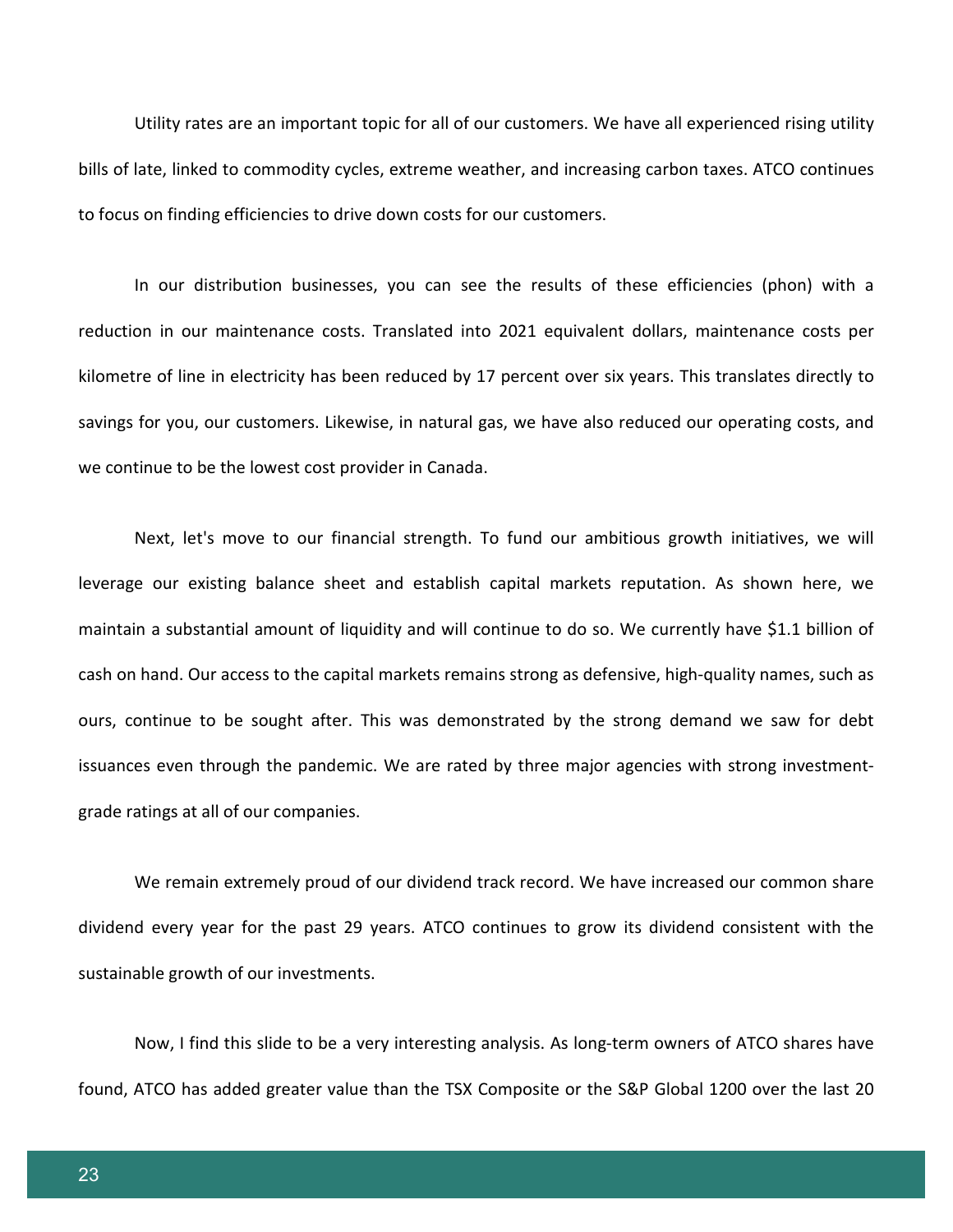years. In the case of the TSX, a full 140 basis points of annual outperformance. ATCO is a principally controlled Company, and with that, has the ability to take a long-term perspective in its investments, and that has paid off.

As you can see, comparable family-controlled companies have also outperformed their benchmarks over the past 20 years. We believe this group to be a strong and unique investment class, and ATCO takes pride in being ahead of the pack with an average annual return of 9.5 percent.

But then, the story gets even more interesting when we look over a longer time horizon. Over the past 75 years, we have returned significant value to our shareowners through share price appreciation, share splits, and dividend distributions. To be clear, there are no decimal mistakes on this slide. Since going public in 1968, we've delivered a 44,000 percent return. As a CFO, I get to see a lot of numbers, but this one is my favourite.

Finally, let's talk about what's next for ATCO as we look to 2022 and beyond. ATCO achieved adjusted earnings of \$134 million in the first quarter of 2022, \$15 million higher than the first quarter of last year. This \$15 million increase demonstrates strong momentum from all of our portfolio companies with each business showing year-over-year growth.

Next, I want to take a minute to discuss how we think about our portfolio of businesses, and specifically, how each contributes to our financial growth. Our portfolio sits on top of a reliable foundation of earnings and cash flows from our strong and stable utility businesses. This core is complemented by investments that provide diversification and higher growth such as ATCO Structures, Frontec, and Neltume Ports. This combination creates a more resilient portfolio.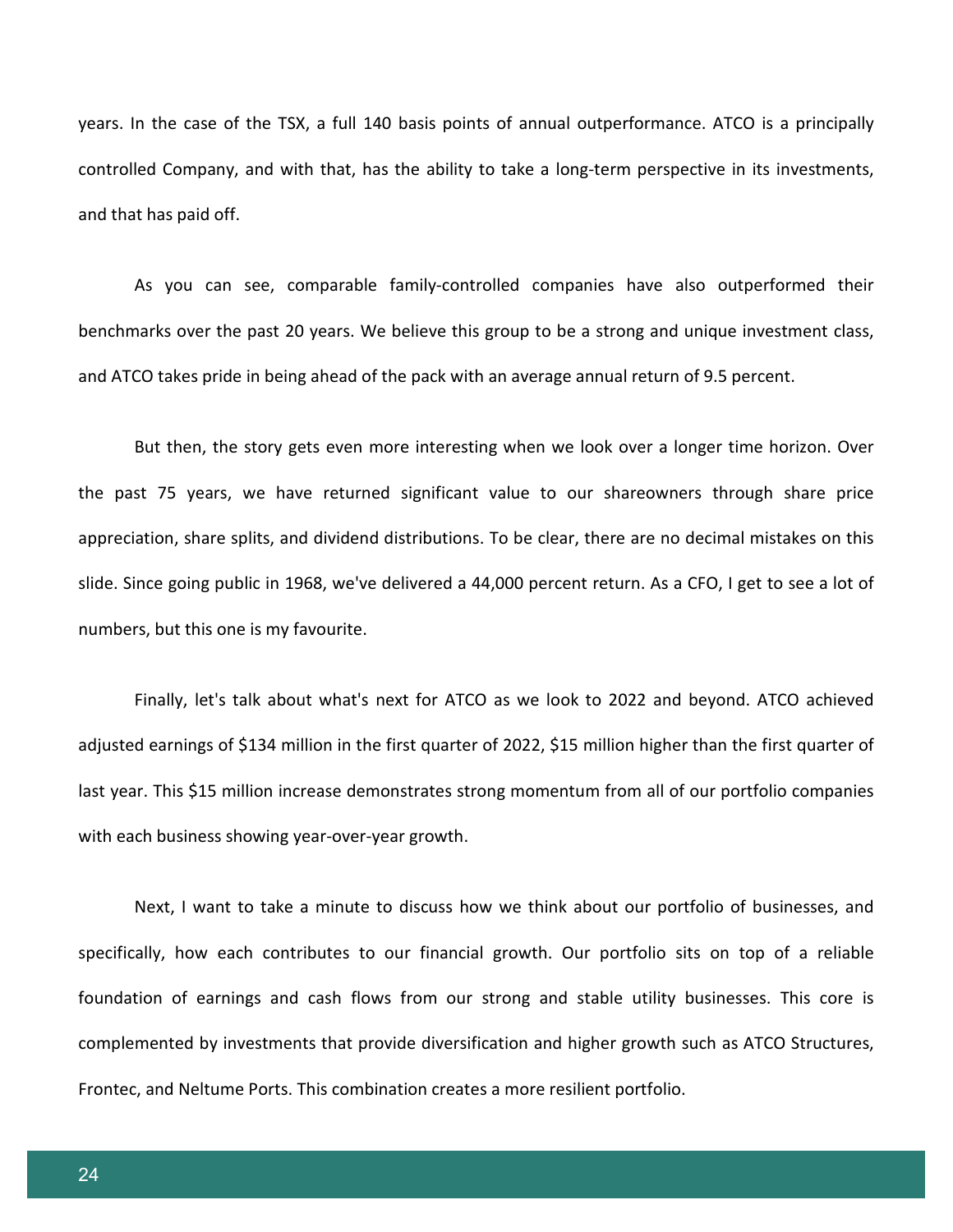Finally, at the top, we see options for outsized growth by investing further in essential services where we benefit from complementary expertise. Within this strategy, we have identified the energy transition as a significant growth engine, and we will continue to seek investments that provide industry diversification and opportunities for higher growth.

ESG is not a new topic to ATCO. Sustainability is woven into all aspects of our business and has been for a very long time. This year, we established 2030 targets that demonstrate our commitment to ESG. These include, accelerating the energy transition, advancing indigenous reconciliation, supporting the communities we serve, and maintaining leading health and safety performance. Here, you can also see a few of our past accomplishments in ESG. Last year, we had a 15 percent decrease in direct GHG emissions, and since 2005, these have decreased by 96 percent. We have recently committed to Net Zero emissions by 2050 and are working with all levels of government to advocate for enabling policy and regulation.

For ATCO, ESG is about much more than environmental targets. Our diverse operations around the world have significant economic impact on the communities we serve. You can see how our operations benefit communities directly and indirectly, \$4 billion of GDP contributions in Canada and 25,000 jobs globally. Our commitment to indigenous reconciliation has long defined how we do business. Last year, ATCO generated \$124 million in net economic benefit to indigenous communities. ATCO's commitment to the communities we serve is unwavering, and we are very proud of the contributions we make.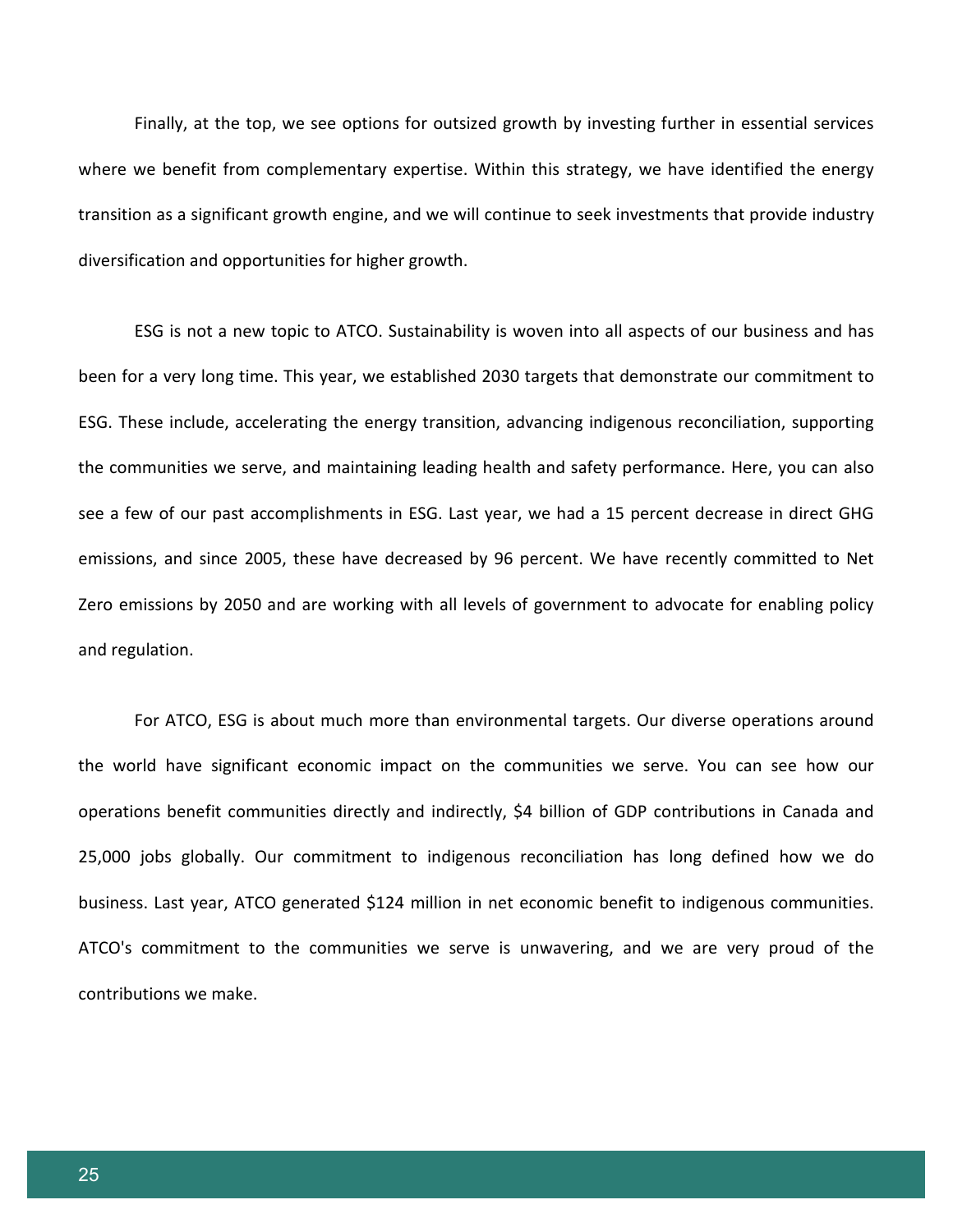In closing, over the past year, we have maintained our focus on our core foundation while making strides to diversify and grow our business. None of this would be possible without the incredible dedication of our people. These efforts, combined with our conservative financial discipline, were the basis for last year's strong financial performance. We are confident this discipline will continue to serve us well into the future, regardless of the uncertainties or challenges we face, just as it has for our remarkable 75-year history. We are very excited about our future and continuing to deliver value to you, our shareowners.

That concludes my remarks for today. Thank you all for coming, and I'm sorry again I could not be there in-person. I do want to acknowledge the incredible support I received as I moved through my health journey from your Board of Directors, from my colleagues, and most especially from your Chair, Nancy, my most heartfelt thank you. This has given me a personal view to ATCO's most important core value, caring. To you, our shareowners, customers, and business associates, I want you to know that we live and breathe our core values here at ATCO. It drives how we do business every day. It is woven into our DNA, and I am truly proud to be a part of this exceptional organization.

Now, I will turn it back to your Chair and Chief Executive Officer, Nancy.

**Nancy Southern** — Chair and Chief Executive Officer, ATCO Ltd.

Thank you so much, Katie.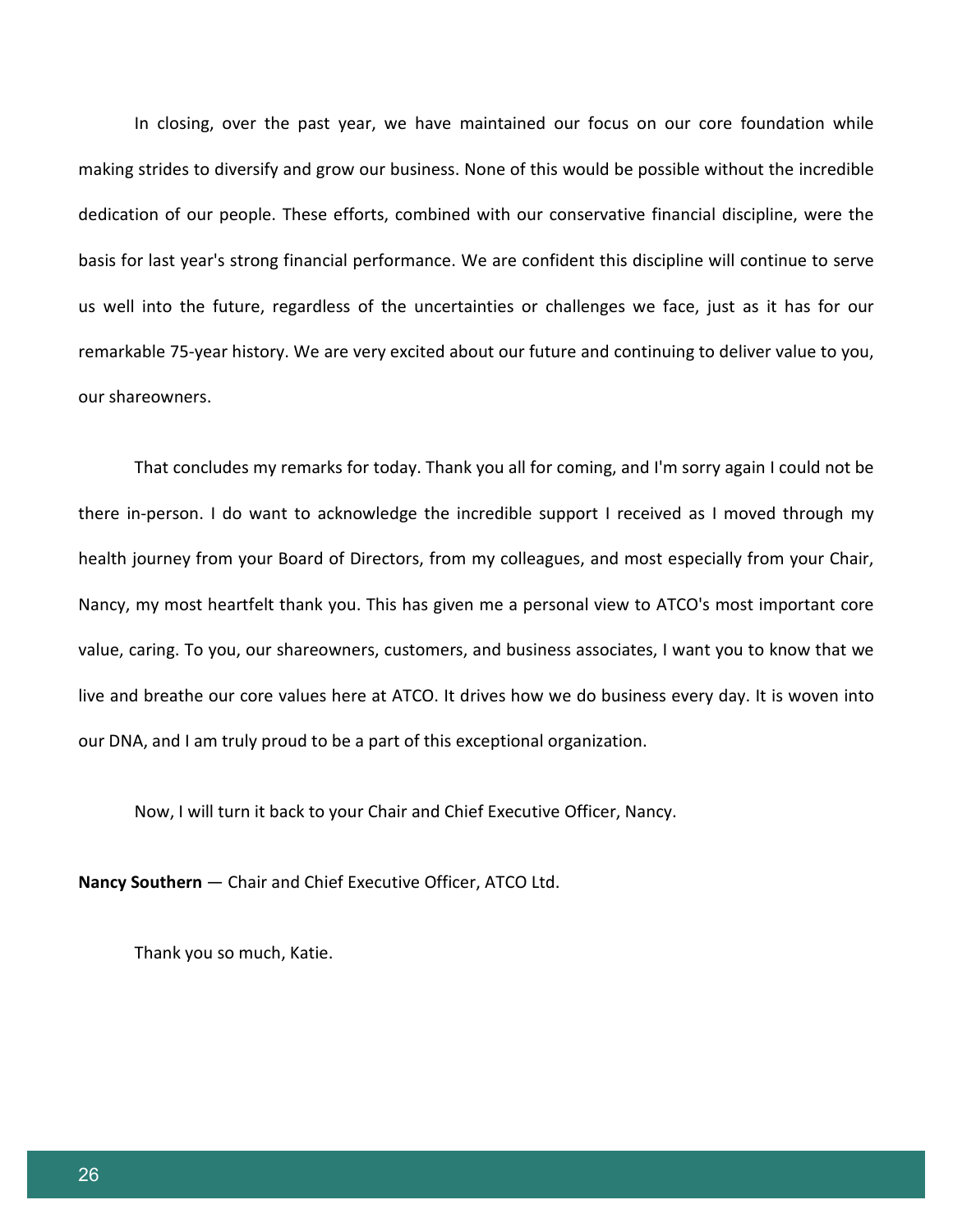I know I'll have the pleasure of seeing you in the office next week. I know that everyone in the room today looks forward to seeing you next year in-person, if not sooner. We all wish you a very smooth and speedy recovery. Thank you very much, and well done.

From the genesis of our business, the people of ATCO have pioneered innovative and sustainable solutions, generating long-term value for our shareholders, as you've heard from Katie, and creating conditions for our communities and our customers to continue to thrive. Each of our diverse businesses are global leaders, with tremendous upside potential, which are linked directly to global trends. Looking to the future, as has been our course for 75 years, we will continue to build a resilient business, diverse in operations but integrated in its vision, delivering inspired solutions for a better world.

Our founding business, ATCO Structures, now has a combined workforce housing fleet, along with space rentals, of more than 22,000 units, providing offices, schools, workforce housing, clinics, affordable housing, hotels, and so much more. Twenty-two thousand units; a long ways we've come from 75 years ago with 15 little U-Haul trailers on the lot, mom.

Over the course of the past year, we continued to grow our space rental fleet as part of our strategic expansion in Canada, the United States, and Chile. In workforce housing, we increased the average utilization rate year-over-year by selling some of our used and underutilized fleet assets in Canada, Australia, and the U.S.

We streamlined our manufacturing platform to scale quickly and profitably to capture large workforce housing opportunities. I'm just going to take a moment to tell you how proud I am of the Management teams across the world in ATCO Structures, for their pre-emptive approach to rapidly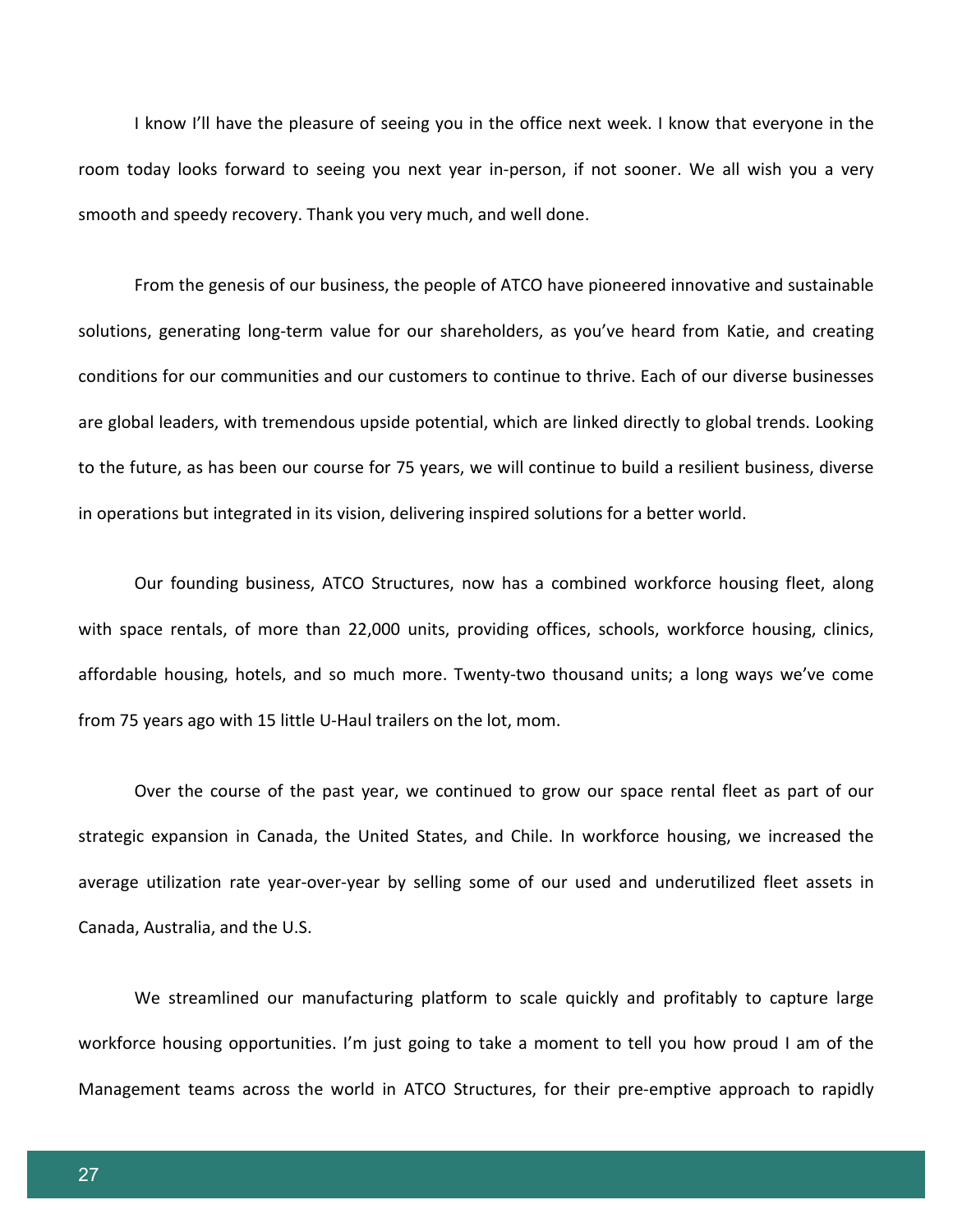increasing materials and labour costs, and being able to continue to capture the margin in their business. It really is extraordinary.

In the first quarter of 2021, ATCO Structures completed a contract to support the rebuild and expansion of the China Lake military base, which is in Southern California, and experienced two major earthquakes in 2019. Subsequent to the first contract, we were awarded two more 150-person expansion camps. The combined value of that initiative is just over \$40 million for the three camps.

In the third quarter of last year, we completed work on LNG Canada Cedar Valley Lodge project. Look at the size of this project. Three storeys high, all of the recreation, dining, educational, community centre, and administration offices are at the core in the centre. It houses 4,500 workers and is one of the largest workforce housing camps ever built in Canada, if not the largest. It's situated just, as you all know, in Kitimat, B.C.

Down under in Australia, we were also awarded a contract in Karratha, Australia to provide accommodations for 2,500 workers involved in the Pluto Train 2 LNG expansion. We talk a lot about energy transition here in Canada, and we talk about energy security, more so now, in North America, as a result of the Russian invasion. Who's doing a lot about it? One LNG terminal in Canada. Australia has 10, and they're already expanding on expanding those 10 Pluto projects. Wow. I'm not supposed to get on a soapbox here, am I?

Congratulations to the Alberta government. Gary, please take back our congratulations on the great "win" of the Alberta court yesterday.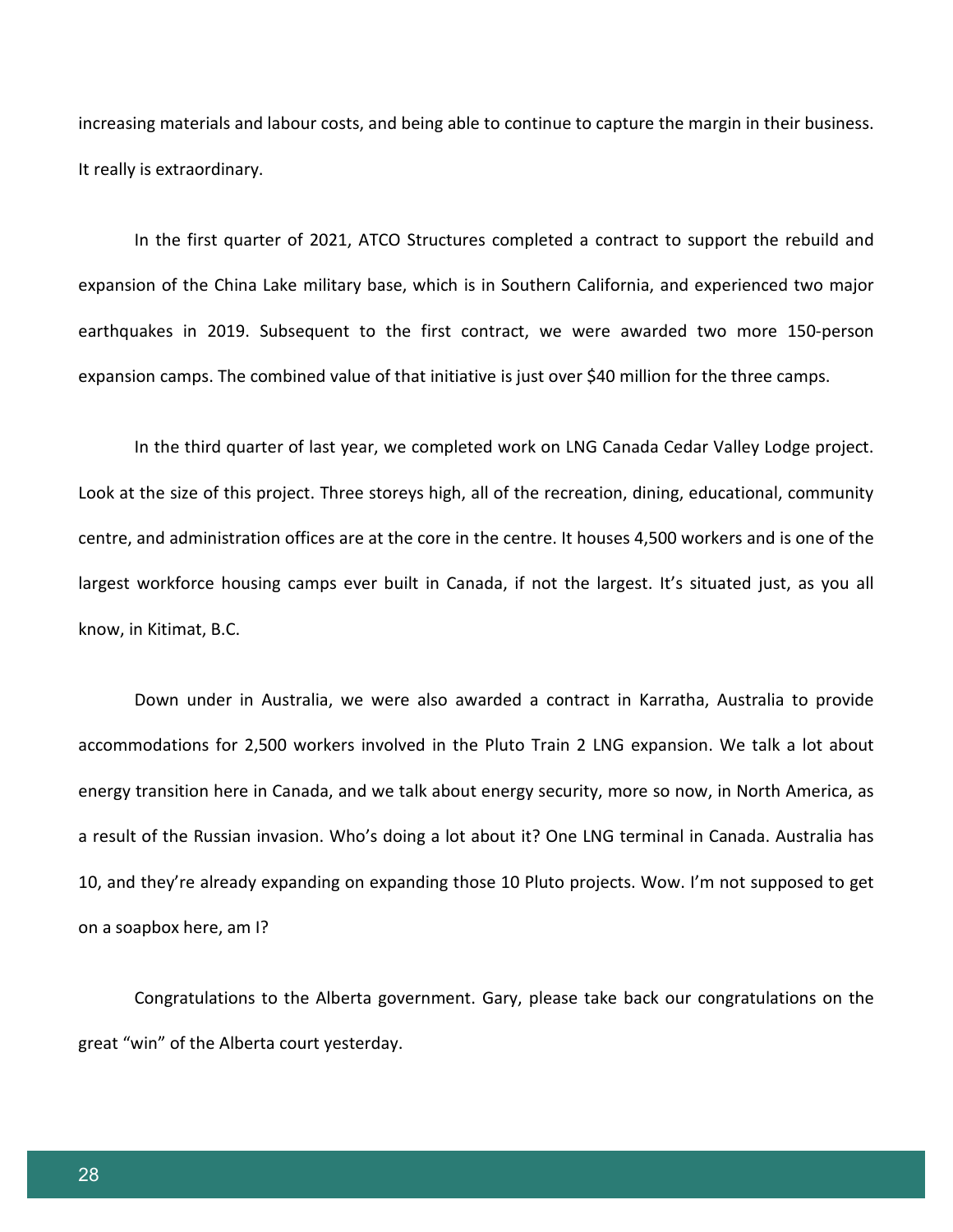Now, also leveraging our permanent modular manufacturing capabilities, last year we completed healthcare complexes for the United Nations in Guatemala, and permanent modular classrooms for the state of Victoria in Australia. In British Columbia, we finished our sixth affordable housing apartment complex, which is really cool to see because there's a lot of municipalities that have rejected modular housing as an answer to affordability.

As you saw in Katie's presentation, ATCO Frontec has long been a leader in the advancement of truth and reconciliation, and continues to maintain more than 20 Indigenous partnerships, some of which have lasted for decades. It truly was fitting, that on ATCO's 75th anniversary, the team at Frontec was able to security the North Warning System contract, a very strategic contract, in partnership with the Pan-Arctic Inuit Logistics Corporation, also known as PAIL.

The government of Canada awarded Nasittuq, which is our joint venture, the name of our joint venture Company, with a \$592 million contract to operate and maintain the North American Defence System, right across the Arctic, for the next seven years, and multiple options for renewals. Now, for those unfamiliar with the North Warning System, there are 47 remote radar sites and support facilities that stretch across Canada's North and act as a 5,000 kilometre long tripwire. Once that wire is tripped, it notifies NORAD, North American Defence, which is Canada and the United States, about uninvited travellers into our airspace. Now, as you can all well understand in today's world, it is vitally important that we have this type of security in today's world.

The roots of our partnership in Nasittuq extend back to 1994, and they have strengthened considerably in the interceding decades. Today, as a majority Inuit-owned corporation, Nasittuq will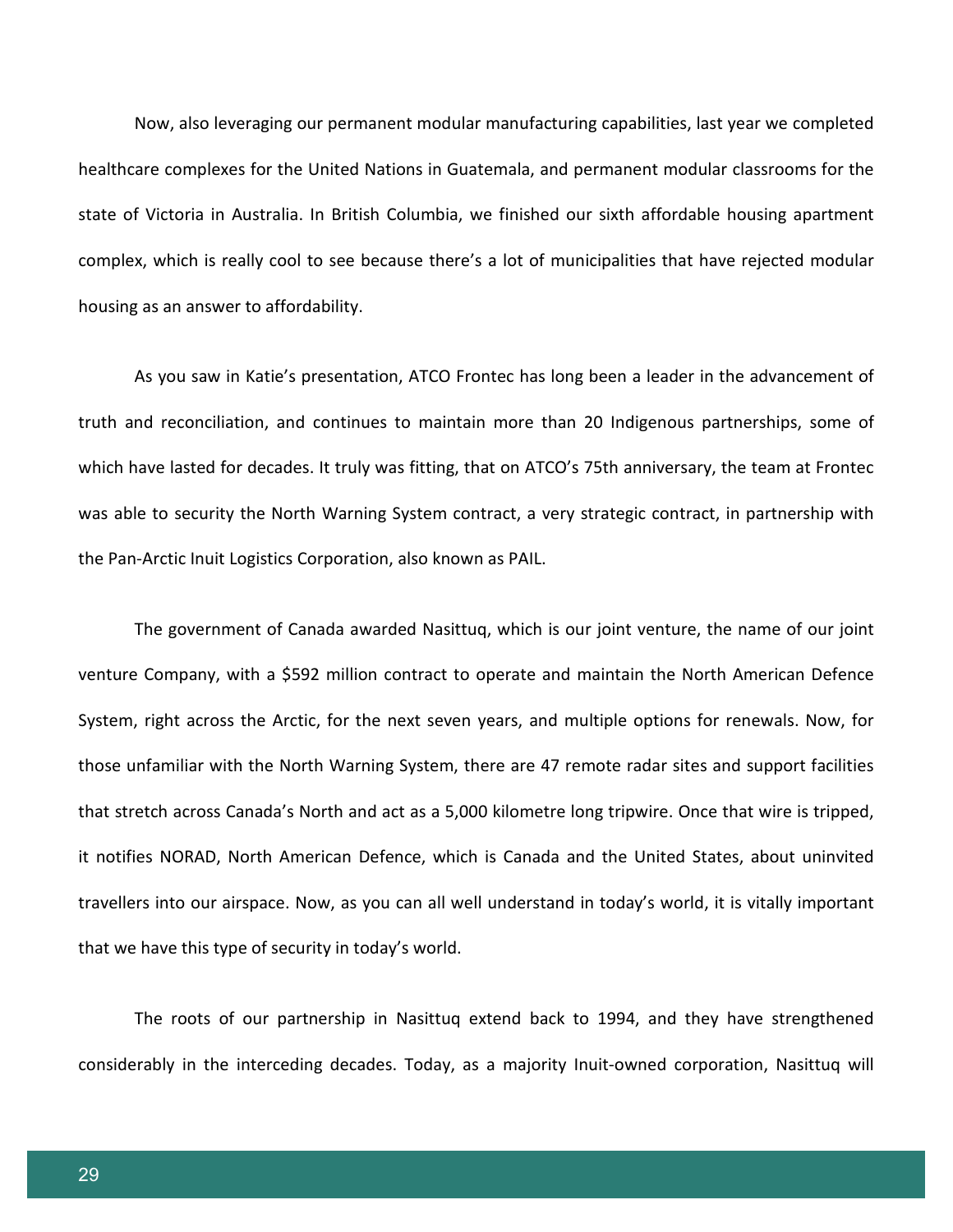deliver long-lasting benefits to Inuit beneficiaries, including earnings, employment, and contracting opportunities, as well as training.

Now, leveraging on our experience in remote locations, in 2021, Frontec launched ATCO Facility Solutions, providing operations and maintenance services in remote areas of Alberta and Canada's North. In January of this year, just after launch, a contract for 15 Department of National Defence sites in Alberta, including armouries and training camps, was awarded to ATCO Frontec, valued at \$25 million, for the first five years. It began in April and has two three-year options for extensions. ATCO Frontec also was recently named among Canada's top 100 defence companies.

For more than a century now, switching gears, Canadian Utilities has been at the forefront of the evolving energy industry. We talk about energy transition here today, but just think back, beginning in 1911 when the Canadian Western Natural Gas Light, Heat, and Power Company began for the first time, pumping natural gas from Turner Valley and Bow Island into Southern Alberta. That was transformational. In the following decades, we have brought heat and light to homes and businesses for the very first time. We powered the growth of whole economies, delivering reliable, sustainable energy that fuelled innovation and prosperity.

Simply put, our business has always been about enabling energy transition, and in a net zero world, we will continue to be a leader. Of course, achieving net zero by 2050 is a societal challenge, and no individual, business, or government can solve it on its own. It will require unprecedented cooperation and collaboration among all constituents, and a pragmatic, affordable roadmap from policymakers in order that we may unlock the required scale of private sector investment for the future.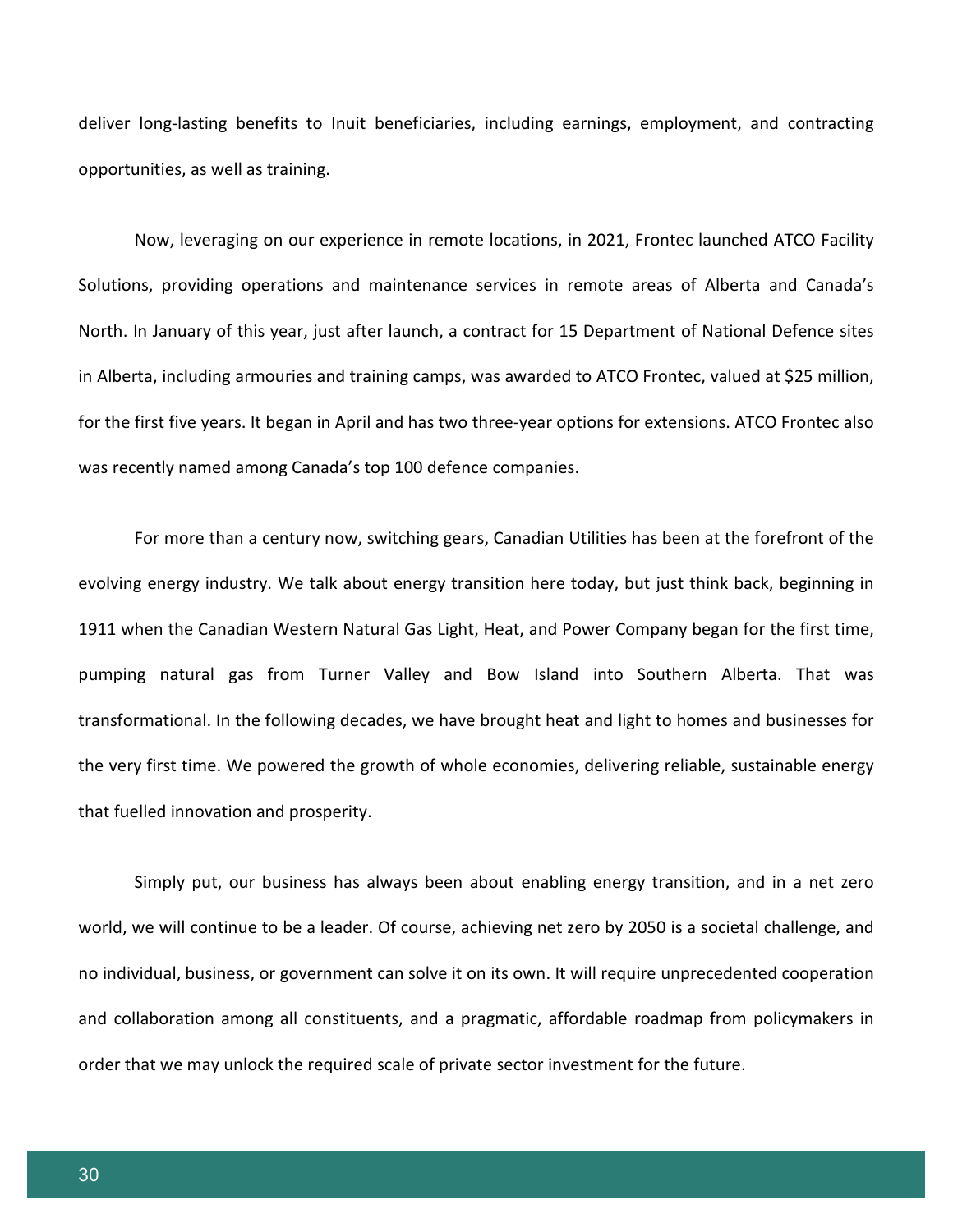It will also require forthright acknowledgement that there is no one size fits all formula to achieve decarbonisation. Alberta is a classic example. We're extremely different from Quebec and Ontario, just as Newfoundland is different from British Columbia. We must pursue many pathways, simultaneously, if we are to achieve our looming emissions goals without sacrificing affordability and reliability. That's why we are focused on the production of cleaner fuels, cleaner electricity, critical energy infrastructure, and operating the utilities of the future.

We're making good progress, and in September of last year, we announced two solar facilities here in Calgary with a combined capacity of 64 megawatts. The Barlow and Deerfoot solar projects are the largest solar installations in a major urban centre in Western Canada. I would like to extend my sincere thanks to Mayor Gondek and her office for their support and enthusiasm for this exciting project. These facilities, combined with our other solar initiatives, will give us more than 100 megawatts of solar in our portfolio, and put us well on our way to a target of 1,000 megawatts by 2030.

While accelerated investment in renewable power is crucial, it is not a silver bullet. In certain applications, in certain jurisdictions, electrification is neither technically nor economically affordable. In these instances, cleaner energy-dense fuels are required. Hydrogen is the fuel of choice for us, using our blessed resource of natural gas. It will be a key enabler in cost-effectively decarbonising industry and heavy transport, as well as enabling natural gas utilities to achieve net zero on behalf of all customers.

Our proposed Clean Hydrogen Project that we announced last year, in partnership with Suncor, will produce more than 300,000 tonnes of clean hydrogen annually by 2028, while reducing Alberta's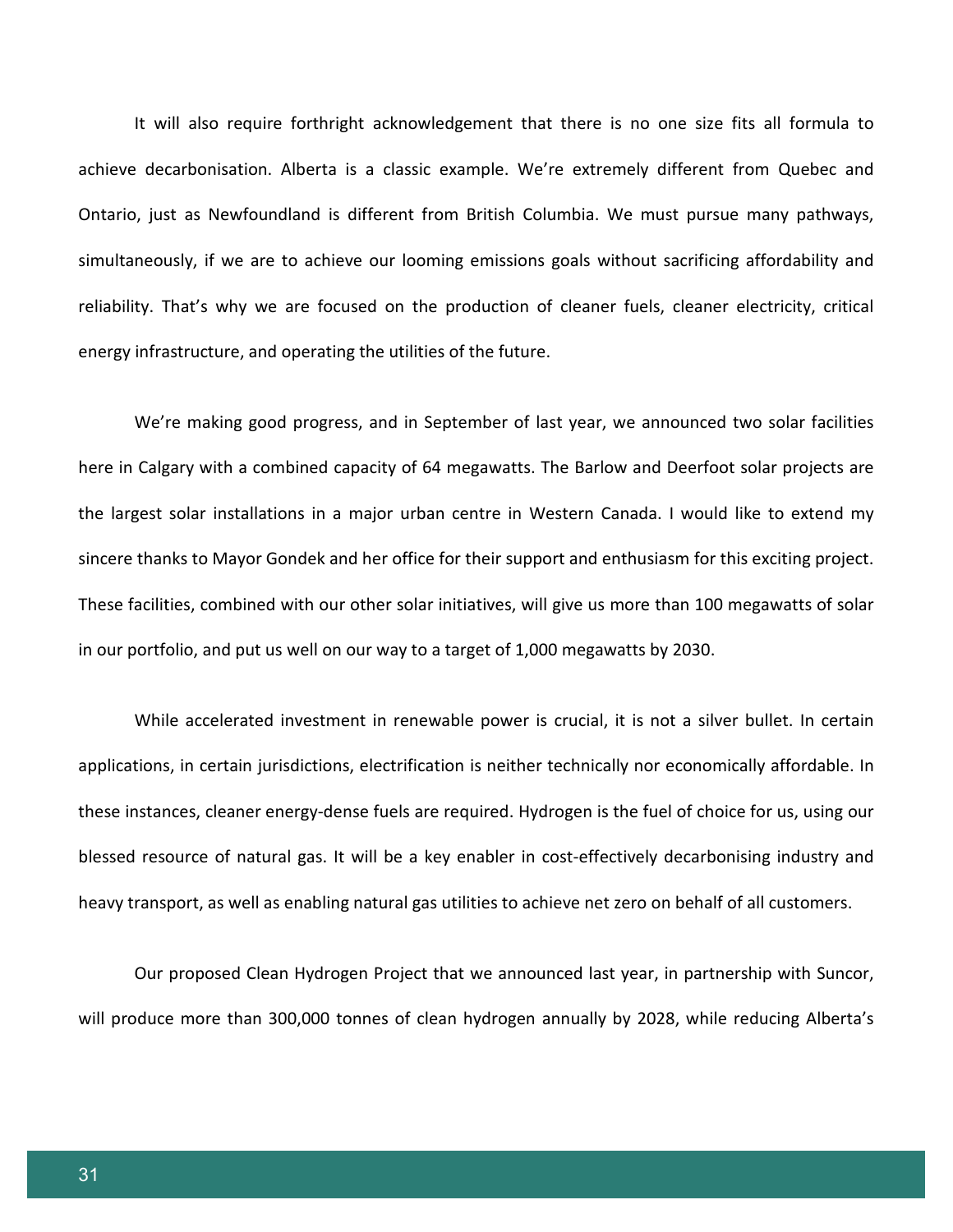CO2 emissions by more than two million tonnes annually, while at the same time using the production of our wonderful resource, natural gas. It's a win-win in Alberta.

Just last week, we announced that we are building two hydrogen production refuelling stations here in Alberta for Canadian Pacific's hydrogen locomotive program. This is really exciting stuff. We're thrilled to be working with CP to advance hydrogen in another energy application.

Within ATCO Gas, we're building our first-of-a-kind Fort Saskatchewan hydrogen blending project, and it will blend 5 percent hydrogen into 2,000 homes later this year. It will be Canada's largest hydrogen project for home heating distribution, up in Fort Saskatchewan.

Meanwhile, at ATCO Gas Australia, we're implementing a 10 percent hydrogen blend into 2,500 homes near Perth, making that project the largest of its kind in all of Australia. We envision one day providing hydrogen to all of our natural gas customers, pairing low carbon innovation with the operational excellence of our utilities.

This same utility expertise is making a real difference, as you heard from Katie, for customers and communities across the globe, including Puerto Rico. LUMA Energy, which is a 50/50 partnership with Quanta Services, was created and won a highly competitive bid for the largest FEMA contract in United States history. LUMA was created to transition Puerto Rico's aged and dilapidated electric grid to one that is resilient and reliable.

Since LUMA assumed operations last June, our very own Wayne Stensby, LUMA's CEO, and his terrific team, have made steady progress in improving the infrastructure. But make no mistake, this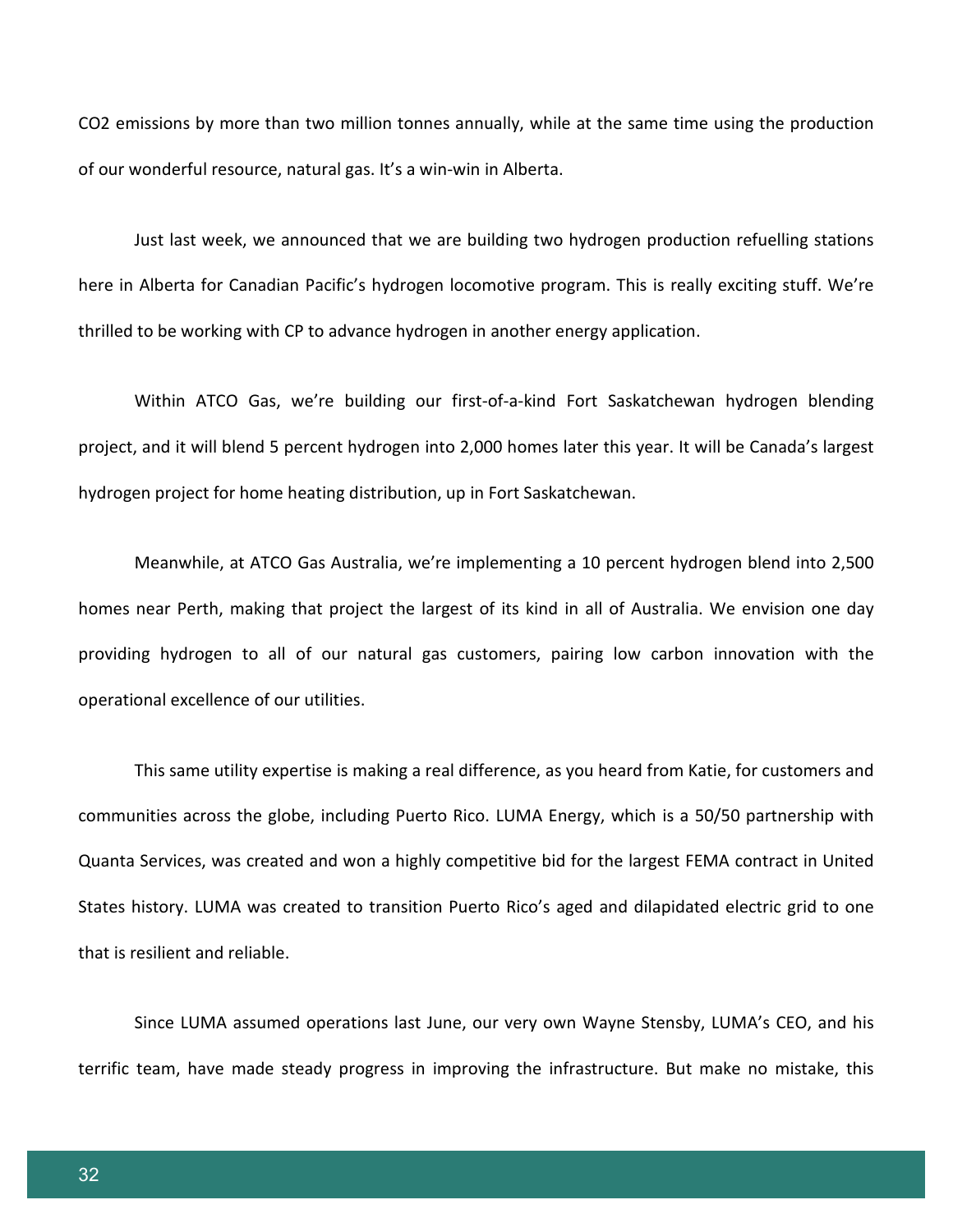system is in complete disrepair. We are already delivering shorter wait times for customers visiting or calling the call centres, and while the grid is still plagued by this years of neglect, customers at least now know where the outages occur and how long the duration may be. On average, LUMA's customers' wait times are now less than one minute, when in the past, our predecessor, PREPA, didn't even answer the phone.

Oftentimes, before LUMA's entry—PREPA's still running the generation in Puerto Rico, and as in here in Alberta, it's very important for customers to understand the distinction between the electricity generation and the wires that deliver it. That's what LUMA does, the wires for delivery of the electricity.

In addition to improvements in customer service, LUMA is improving customer connections to renewable energy, and in less than one year, we've connected more than 22,000 customers with rooftop solar, which represents an additional 135 megawatts of distributed generation on the island. That's pretty remarkable, and also a great example of when you have government regulators and industry all working off the same page, it's amazing what can be done.

While there is much more work to do in just a short period of time, our commitment to doing what is best for our customers is already having an impact. At LUMA and across all our utilities, we are steadfastly focused on affordability, which everybody has been talking about here, in our environment, in Alberta and Australia, today.

It's particularly important against the backdrop of inflation, higher interest rates, and dramatic increases in commodity prices. You heard Katie mention that ATCO Gas here in the province of Alberta provides the lowest monthly distribution charge to residential customers when we compare ourselves to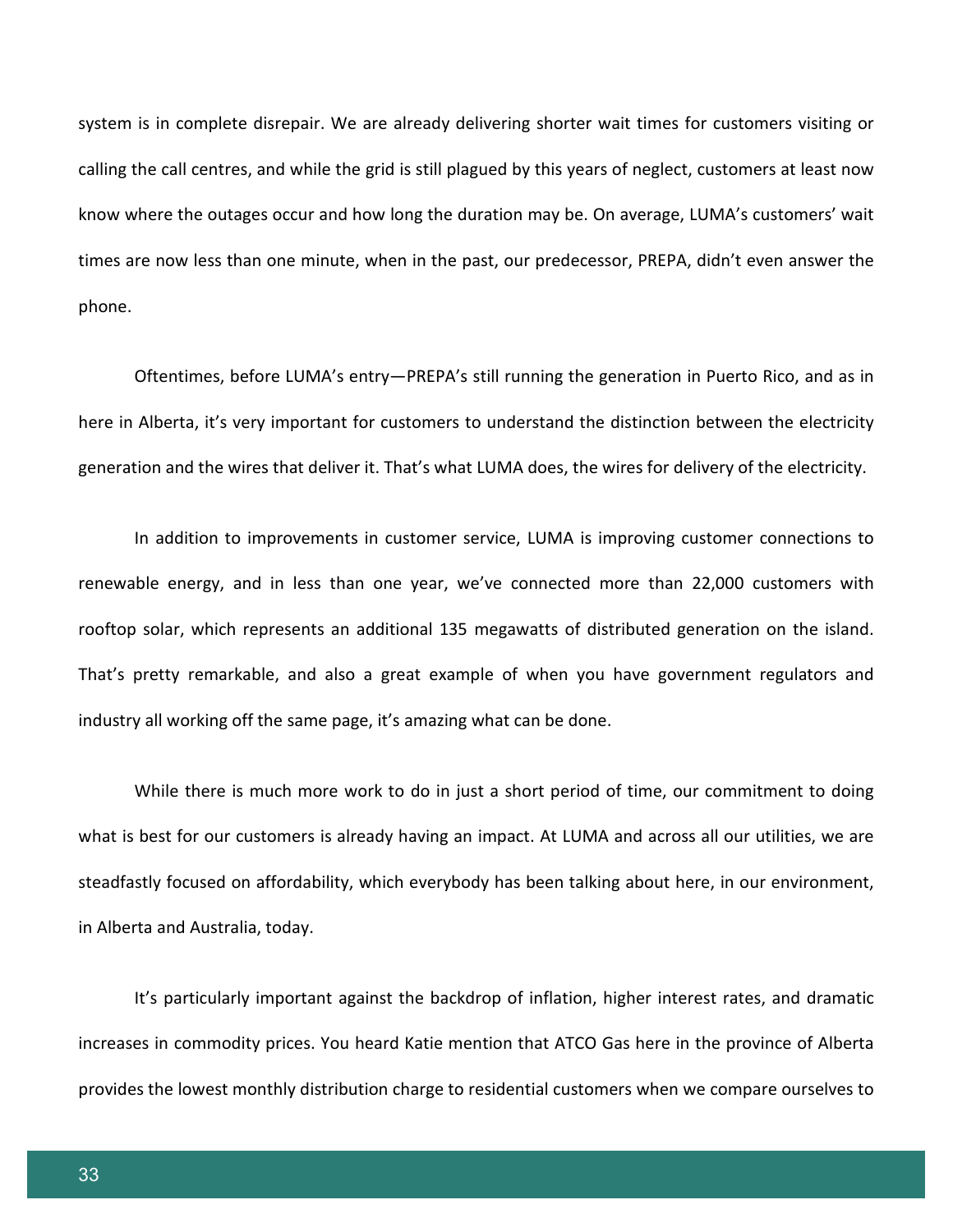similar companies right across North America. It's important to understand, the distribution and transmission charges, which is what we're operating and building, are just two of the charges that customers see on their bills. In fact, many of the costs are set by others on the bill, including the Federal Carbon Tax, as well as franchise fees which are set by municipalities.

We're equally focused on affordability within our ATCO Electric utility, although the nature of our service territory in ATCO Electric represents very unique circumstances. ATCO Electric's distribution network is unlike its transmission network. In transmission, all of the costs from all of the transmission companies in the province are blended together and shared as one equal cost across the province. That's not the case with distribution electricity companies; they are shared only by the customers in each respective company's service territory. This creates a tremendous unlevel playing field and a cost disadvantage for ATCO Electric's distribution customers.

We maintain a vast system, serving two-thirds of Alberta's land but only 13 percent of the population. With fewer customers and longer distances between them, rates are inevitably higher for ATCO Electric rural customers and small community customers, when they're compared to the province's major cities serviced by ENMAX, EPCOR, and Fortis. Within our service territory, there are less than four customers per kilometre of line. Let's compare that here in Calgary, to ENMAX. Here, ENMAX has nearly 65 customers per kilometre of line.

These unique challenges have not stopped us, and over the past six years, we have reduced our operations and maintenance costs, being highly sensitive to the costs that our customers must pay, dropping our cost per kilometre of line by 17 percent in our distribution operations and 36 percent in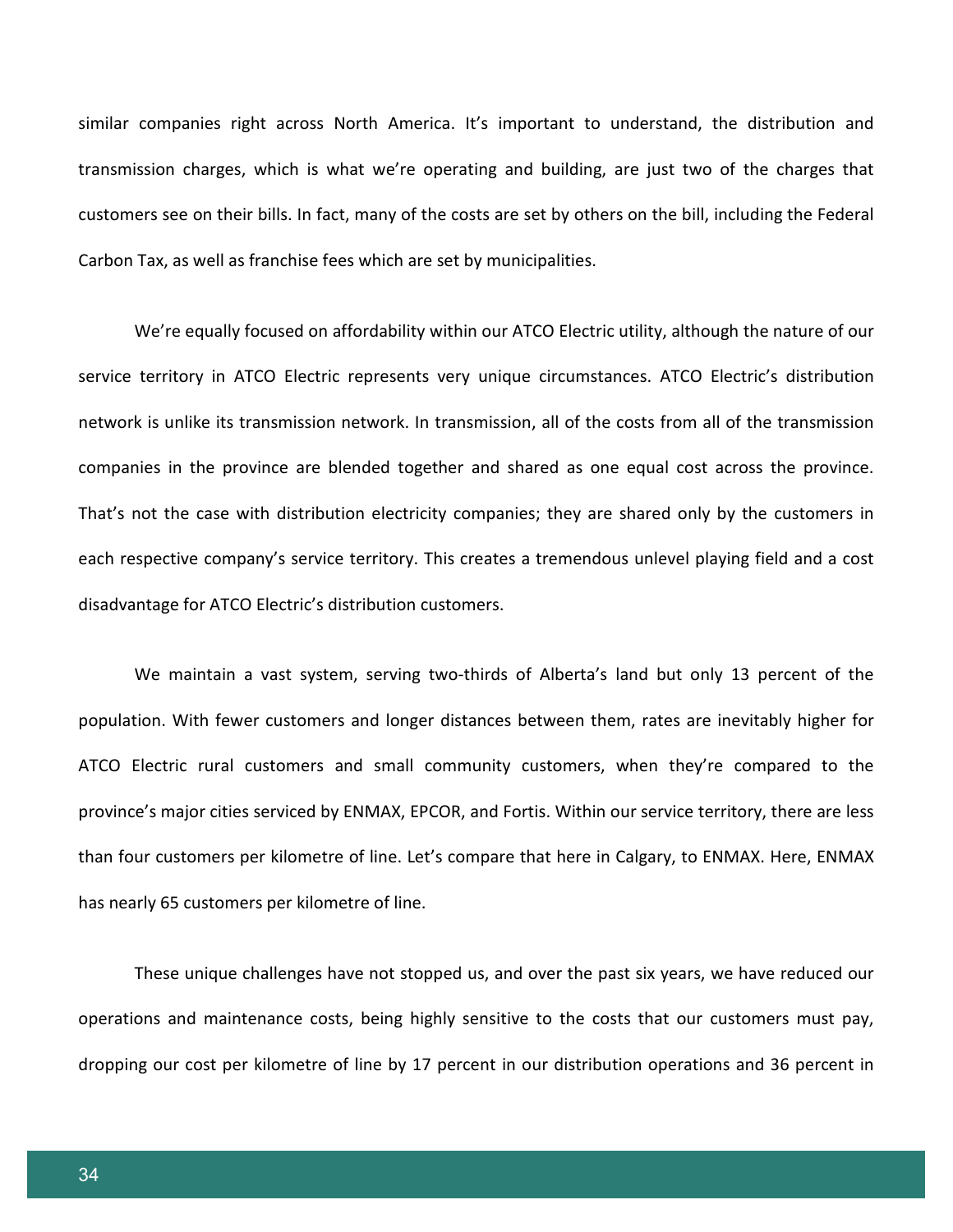our transmission business. We will continue to pursue ways to drive down costs for our customers as we are actively involved in discussions with all levels of government, as well as our regulators, on how to manage utility costs through the energy transition.

Now in our relatively new partnership with Neltume Ports, we have continued to expand. In June, we celebrated the official opening of our first U.S. port in Mobile, Alabama. It's aptly called the Automobile International Terminal. It's strategically located along the Gulf Coast, with short ocean transit times to and from the Panama Canal and Mexico. This terminal is an ideal getaway for finished vehicle imports and exports. In the third quarter of last year, Neltume also acquired a 70 percent interest in title, transport, and trading, which provides full-scale marine operations in California, Oregon, and Washington.

Across our portfolio of companies, there are several common threads woven throughout our vision for the future. But perhaps none is more important than our commitment to Indigenous communities, and we continue to grow our more than 50 Indigenous partnerships.

In August of 2021, the Vuntut Gwitchin and ATCO announced the completion of Canada's most Northerly off-grid solar project, reducing diesel consumption in that area by 189,000 litres. That's in Old Crow, Yukon. Just last week, this innovative project was nominated as a finalist for the Edison Award of 2022.

Also in Canada's North, actually, just this last quarter, in 2022, we concluded an agreement with our long-standing partners, the Denendeh Investment Corporation, or DII. They now have increased ownership, from 14 percent to 50 percent in our Northlands Utilities. For over 35 years, Northland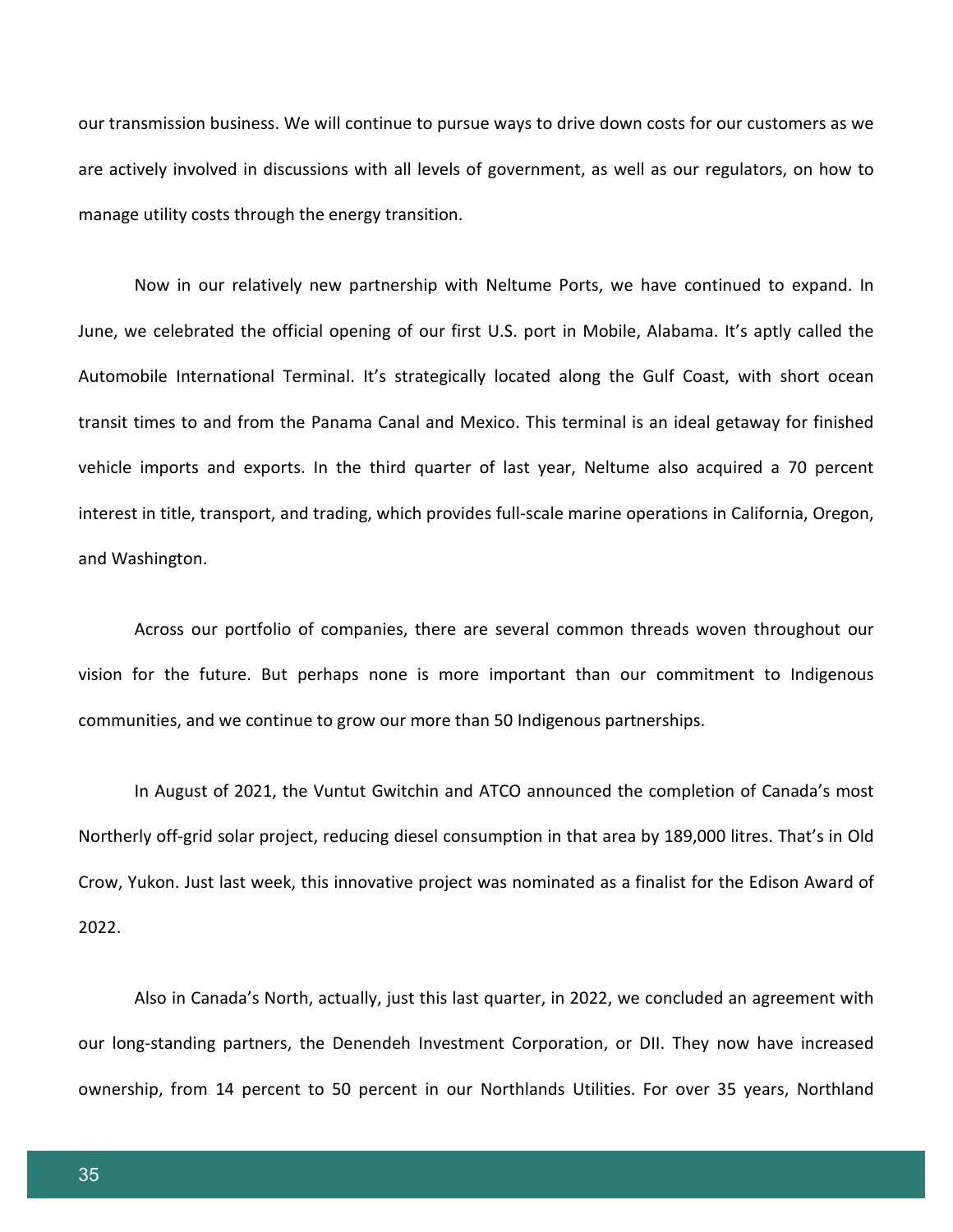Utilities has been part-owned by the Dene people, representing 27 Dene First Nations across the Northwest Territories. It is one of the most treasured Indigenous partnerships that we have had.

I'd like to congratulate Darrell Beaulieu, the CEO of Denendeh Investments Incorporated, for his tireless work in creating long-term prosperity for the Dene peoples in the Northwest Territories. As with Indigenous communities, our gratitude to work and live in all communities around the world requires our standard of excellence to do more than anyone expects us to do, and to truly care.

With the combined efforts of our employees around the world, we continue to pledge support to hundreds of important causes through our annual ATCO EPIC campaign. EPIC's cumulative fundraising by the people of your Company has reached an extraordinary \$50 million since 2006, making a significant impact on those less fortunate than us.

Among our most important community partnerships are those we maintain with our military and its veterans. ATCO has been proud to support our brave men and women in uniform for decades. We were so proud to be the presenting sponsor this year for Team Canada at the Invictus Games. Now, the word Invictus means unconquered, and it embodies the fighting spirit of the wounded, sick, and injured service personnel and their ongoing courage and perseverance.

I'd like to show you a brief video to demonstrate just how inspiring this spirit is.

(Video presentation)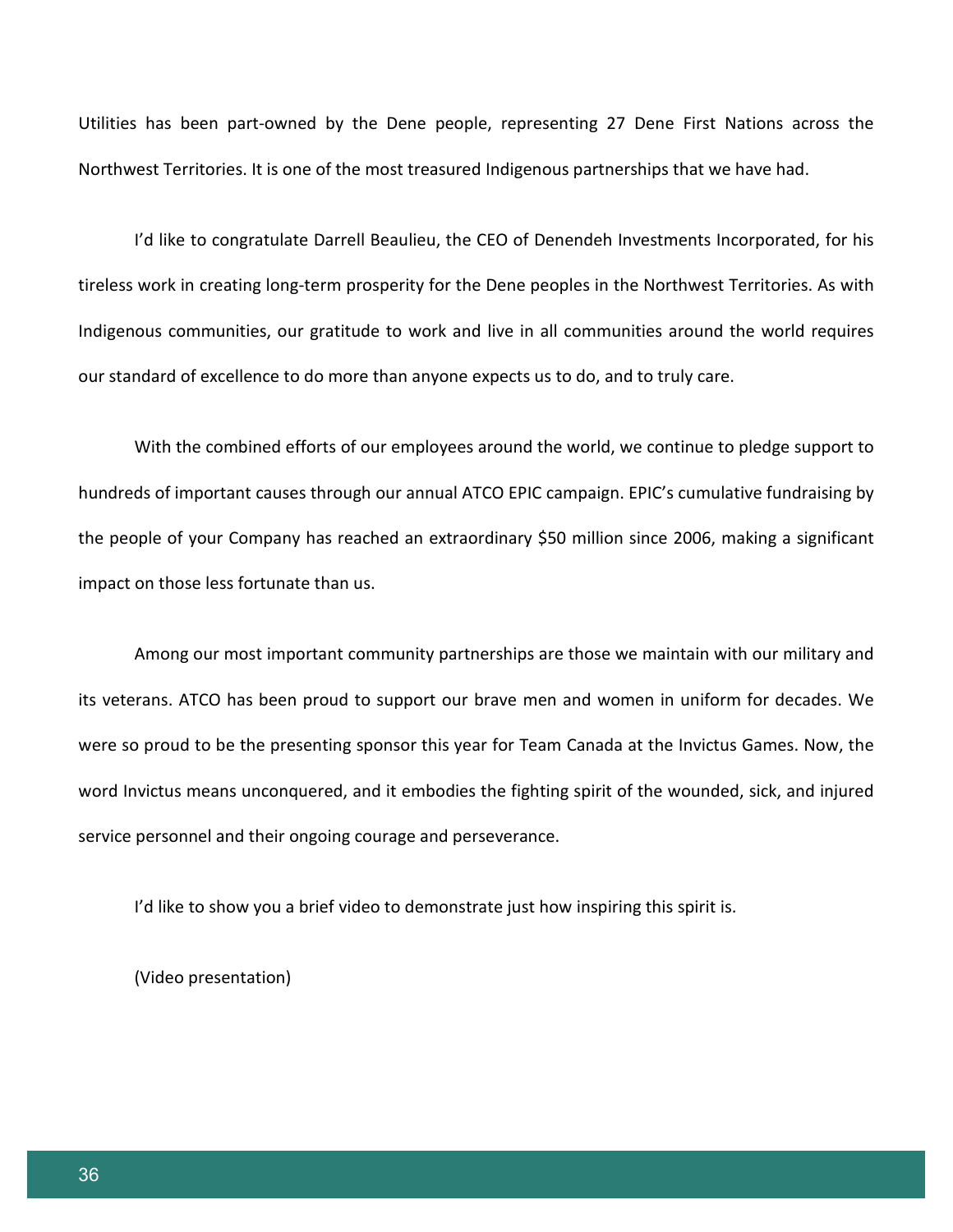Some great stories about our past, and a look into our future today; ATCO's story is your story. It's the story of what is possible when people true of heart, courageous, determined, and caring, combine their strength and talents to make our world a little better each and every day.

The people of your Company are shaping the next 75 years of ATCO, and I want to thank them genuinely for all of their extraordinary, incredible efforts. I also want to thank our Executive team and especially wish Katie Patrick a full and speedy recovery.

To our incredible Board of Directors, thank you so much. Thank you for your counsel, for your advice, for your generous giving of your expertise.

I would like to conclude by thanking all of the share owners and guests that we have here today. Thank you for your support and your belief in us.

I'll conclude my presentation by launching our 75th anniversary ATCO brand campaign, sharing with you our new commercial which will air nationally tonight on, you guessed it, Hockey Night in Canada. Go, Flames, go.

(Video presentation)

Thank you.

I know I've taken a lot of your time this morning and I really appreciate you spending the time with us today. I would like to open the floor for any questions that you might have, any questions online.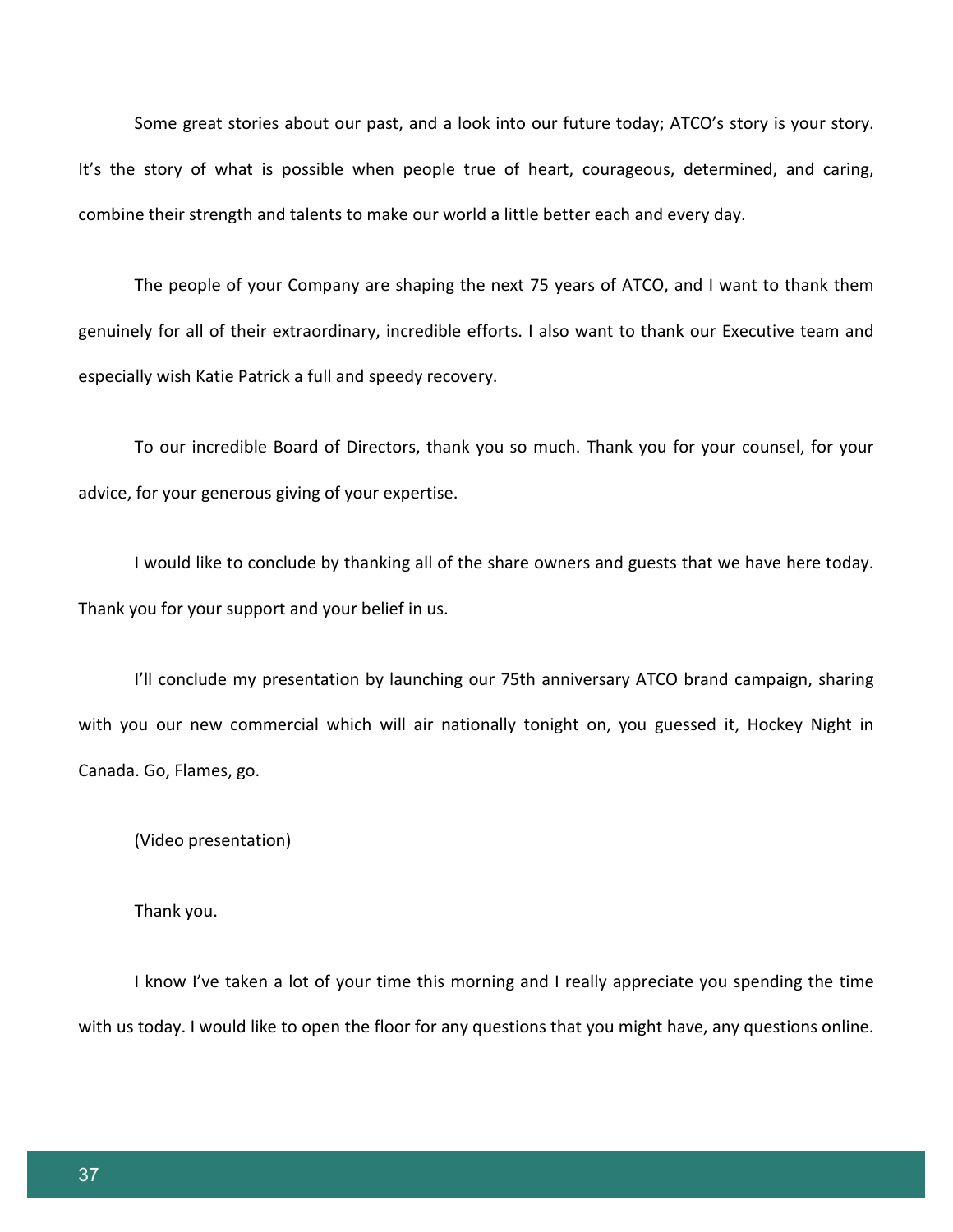You've only heard from me talking, and Katie, so if you have any questions, please feel free. Just raise your hand, we'll bring a microphone over. Kurt Kadatz, could I ask, do you have any questions online?

**Kurt Kadatz** — Moderator & Director, Corporate Communications, ATCO Ltd.

Thank you, Nancy.

There are a couple of questions online, both from employee share owners. I don't see any hands raised in the audience at this time, so we'll just jump into the two questions online.

**Nancy Southern** — Chair and Chief Executive Officer, ATCO Ltd.

Oh, Andrew does have a question, so we'll go to Andrew after yours.

**Kurt Kadatz** — Moderator & Director, Corporate Communications, ATCO Ltd.

Okay, that sounds great. Let's take this one from Kelly Babichuk, who's the Vice President and General Manager of ASHCOR. He says, "I'm an ATCO employee share owner and I'm excited by all the opportunities we have in front of us. The world seems to be changing at a crazy pace. How do we best prioritize our opportunities to allocate our resources to best capitalize on these opportunities?"

**Nancy Southern** — Chair and Chief Executive Officer, ATCO Ltd.

Well, thanks for the question, Kelly.

As you know, it's difficult. There are so many worthy opportunities. It's interesting, 2014, 2015, when we saw commodity prices collapse, really, we saw the end of the big build here in Alberta, and it's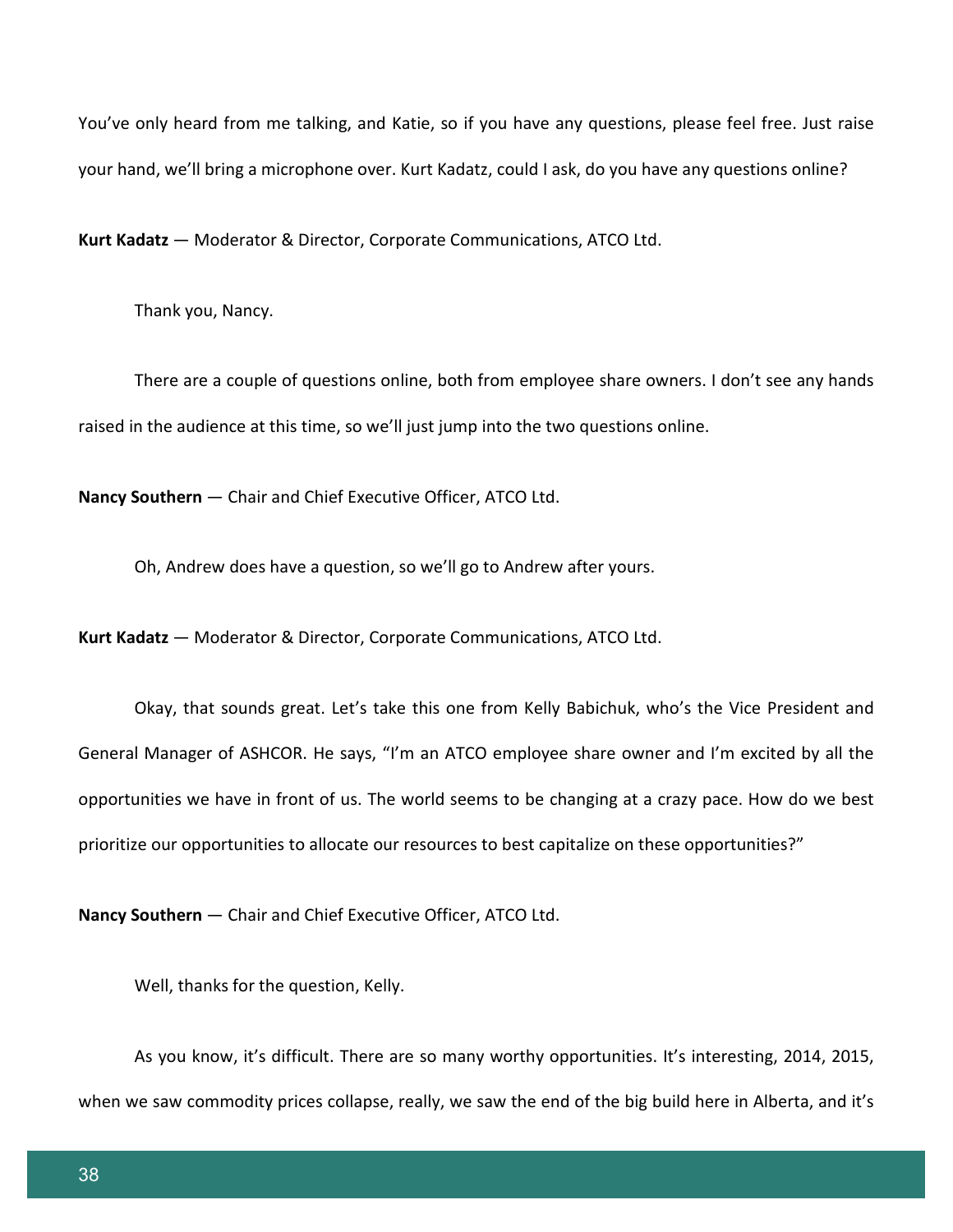been—we've been hard-pressed to find new opportunities. We've all struggled in business in Alberta. Lots of cost cutting and constrained resources in order to be able to access, or move on opportunities. But today, it feels very different here in Alberta, and it feels very different in the world today.

We set our sights, over the course of the last 36 months, on where the opportunities would come from, where do you have the least barriers to exercise the opportunities, the innovation, and the investment? We're certainly doubling down on Australia and committing significant resources and capital to growth in Australia.

We also are very committed to Alberta. In Kelly's business, Katie mentioned it. It's a pretty exciting little start-up. It takes reclaimed ash that's been put back in the ground from coal-fired power plants, and it actually recycles that ash so that it can be used for strengthening in cements. Now, it is capital-intensive and requires big machines to be able to do this, and you have to cite the machines on where the coal was burned and the fly ash is buried from the coal-burning.

But that's one of the areas that, particularly from a renewable perspective and a new opportunity, we see capital and resources being dedicated to areas like that, where we have some really exciting, new, proprietary opportunities, in the same way, and going back to the roots of our founders, the same way we began the industrial workforce housing. They're not traditional, but large capital investments in order to move the dial significantly on energy transition, keep Alberta going, that's very important to us. Then, we're allocating to our small, new, proprietary initiatives as well.

Thank you. Hope that answers the question.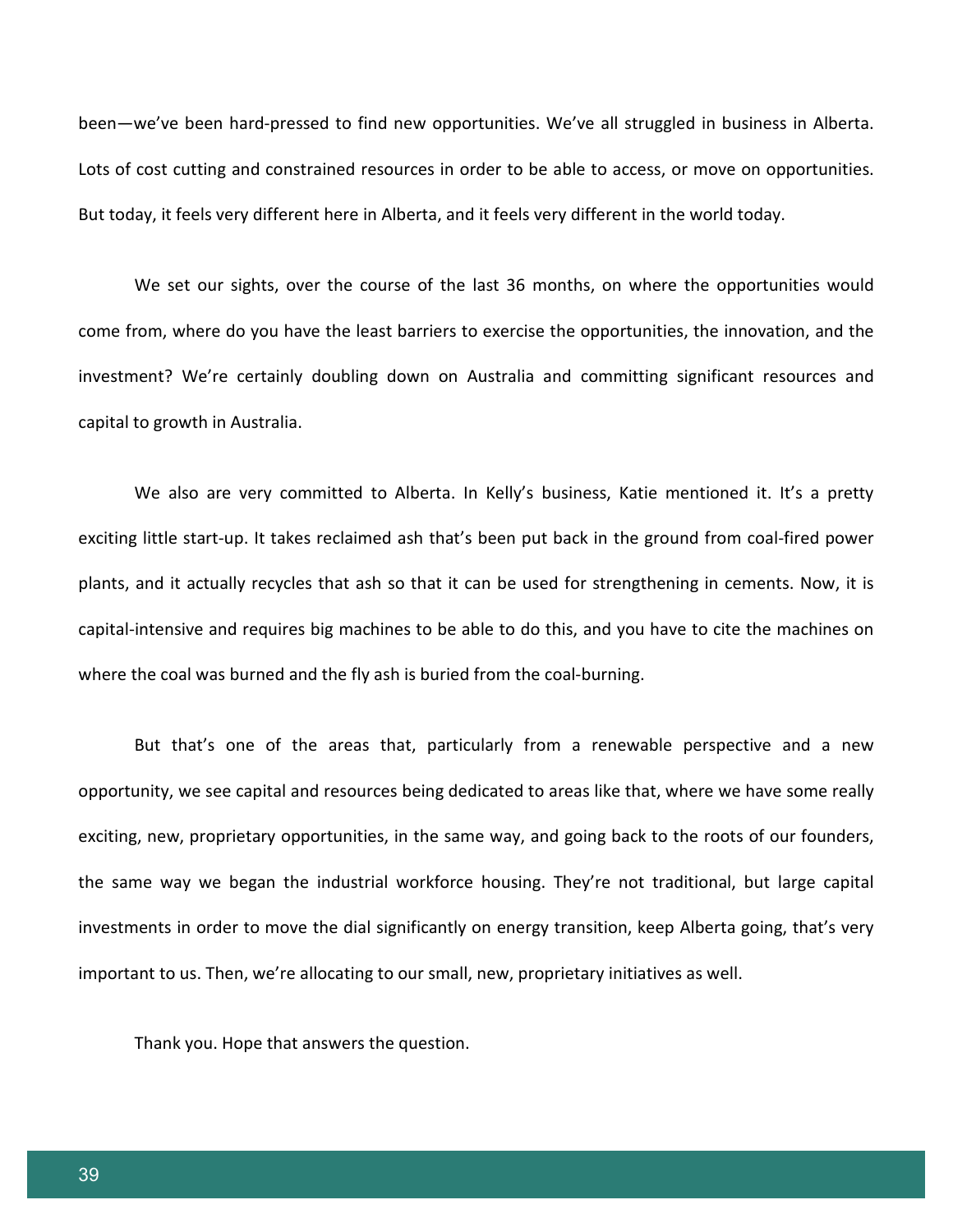Andrew, did you want…?

#### **Andrew:**

Hi. My name's Andrew Pollocks (phon) of Calgary and the smallest of retail shareholders, but I enjoy asking questions at shareholder meetings. My question is, when you're going to, say, Northern Canada, you work together with Native Canadians and with Indigenous Canadians in those areas in your work. I'm wondering, does the way in which you engage with Indigenous Canadians, in what ways does that resemble the way you engage with people in other countries that you're working in? Because you bring the Native Canadians into the work that ATCO is doing very strongly, to what extent and in what ways would you be acting in an identical way, versus somewhat differently when you're doing work in other countries with people who are citizens of those countries? Thank you very much.

**Nancy Southern** — Chair and Chief Executive Officer, ATCO Ltd.

Thank you, Andrew. It's a great question.

Canada has a different constitutional circumstance, as we all know, and the recognition of Indigenous communities in Canada, in our Constitution—I believe there's only one other Constitution in the world today that, other than Canada, recognizes Indigenous communities the way that we do.

I would also say that, even though we've had a very sordid and mistake-ridden past in how we deal with Indigenous communities in the past, our Indigenous communities are actually extraordinarily resilient. They have found incredible ways to actually pursue greater education, understand economic and commercial importance, and like every person in the world, the main driver is to make sure that the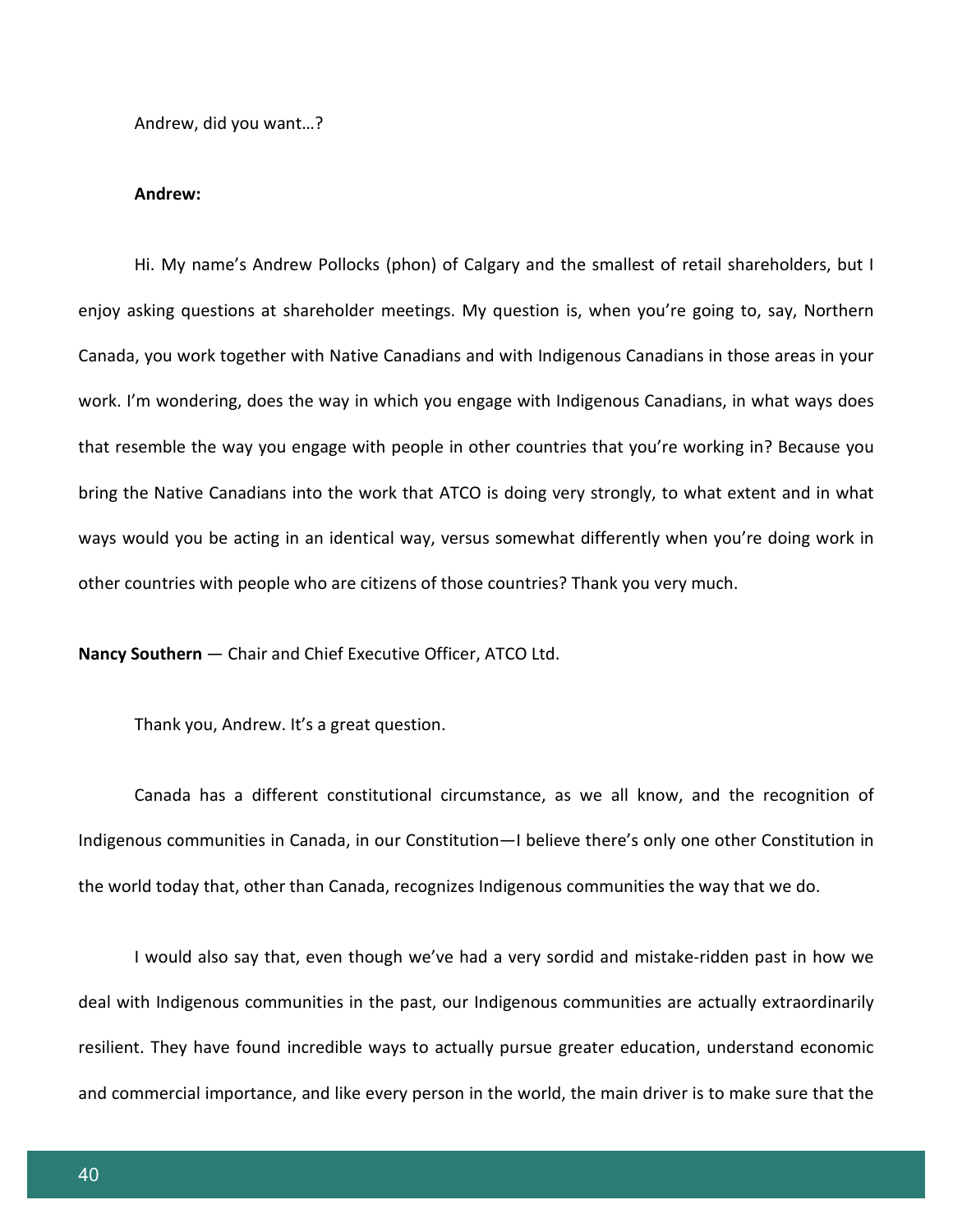next generation is able to ensure at least the same, if not better prosperity than you did yourself. That's true around the world.

The land claims in Chile or Mexico or Australia, where we're operating, or in the United States, are not the same territorial or acknowledged constitutional claims as in Canada. Our way of incorporating communities in Chile, Mexico, Australia, and the United States is through hiring, training, education, and capacity building within our actual operations. Hopefully, that will accelerate the progress so that, eventually, you get a level of maturity and sophistication in commercial dealings, in law, so that there can be true entities of their own in those communities.

But I will say, Canada's much further ahead. Even though, as I mentioned, we have some very shameful behaviour that we, as our forefathers and our Constitution—actually, you know what? I actually don't believe that King George meant any harm when he formed the Constitution. He just didn't understand what we understand today. I think he had a good mind and heart and wanted to do the best.

Anyway, we're fortunate enough to have that sovereign right embedded in our Constitution and other countries don't have it. Our job is to make sure we educate, train, employ, and help to create the prosperity for them. Thank you, Andrew.

Mr. Kadatz?

**Kurt Kadatz** — Moderator & Director, Corporate Communications, ATCO Ltd.

Thank you, Nancy.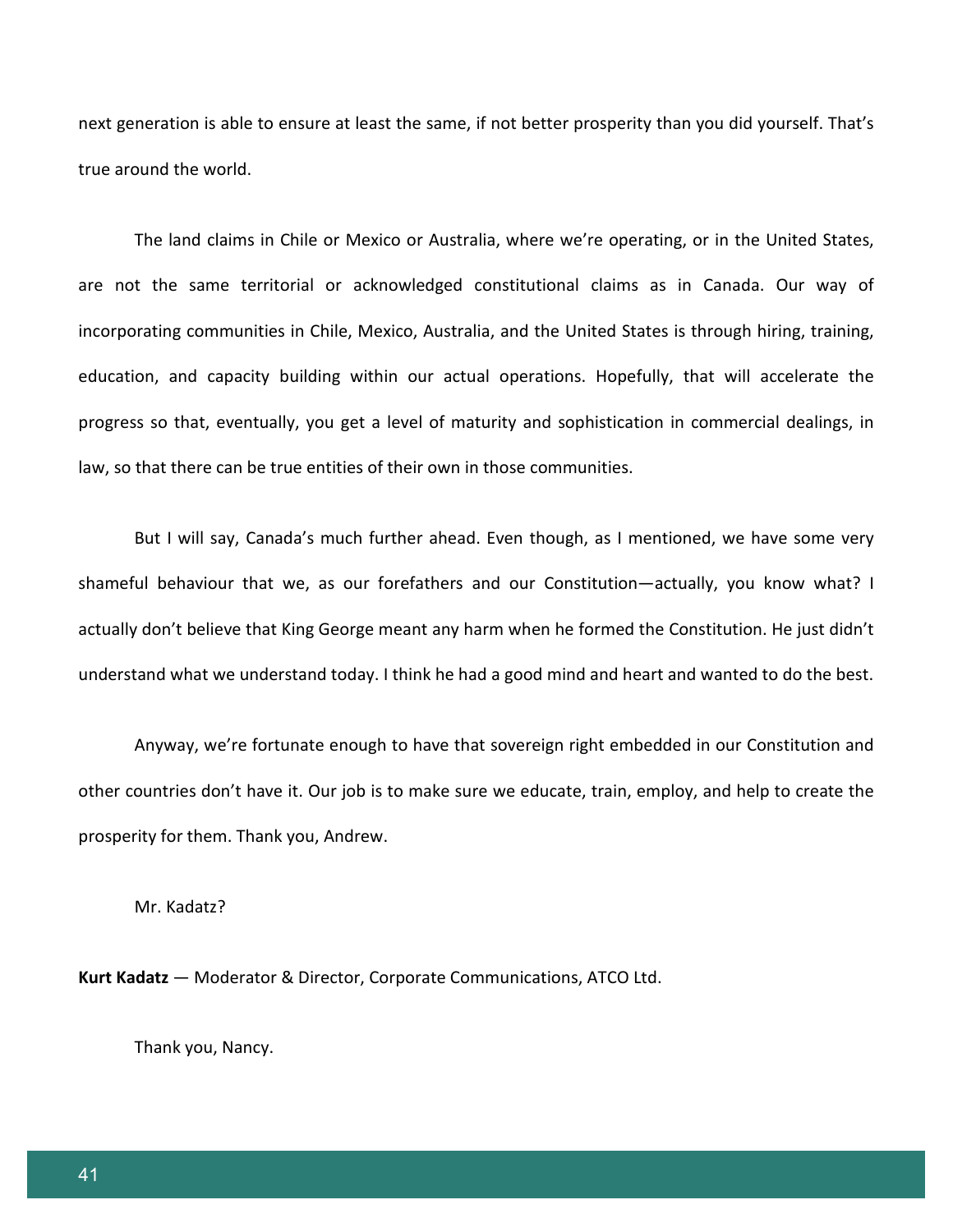At the back here, a couple of more questions; one, really, in the same vein, a similar vein, and maybe you can offer a quick comment on it. It's from employee share owner, Christine Malaka. She says, Nancy, ATCO has a long history of successful Indigenous partnerships. The energy transition provides a unique opportunity as the world embarks on a number of firsts, and the opportunities are to have Indigenous peoples involved from the start.

What should corporations be doing more of when it comes to Indigenous participation?

**Nancy Southern** — Chair and Chief Executive Officer, ATCO Ltd.

Well, the first thing that corporations have to do, and which I believe our Founder led the way on, is actually being in the community, understanding and knowing who the people are in the community and actually sitting down at the table, understanding what the needs of that community are. What are the problems that their children are facing? Truly building a relationship, a friendship.

At that time, then you can—it's no different than any one of us. If we don't know each other, we're not necessarily going to just all of a sudden, throw our hearts over the fence and trust each other that we're going to do good business with each other. You have to build that relationship. As I said, R.D. was so great at doing that.

I think that's what has given us an advantage. Sitting down, understanding people, bringing the people to the table right at the beginning to talk about what the opportunity you see is, what's going to happen in their community, if you're going to put a wire transmission line through their community, what does that look like; actually taking the time to explain.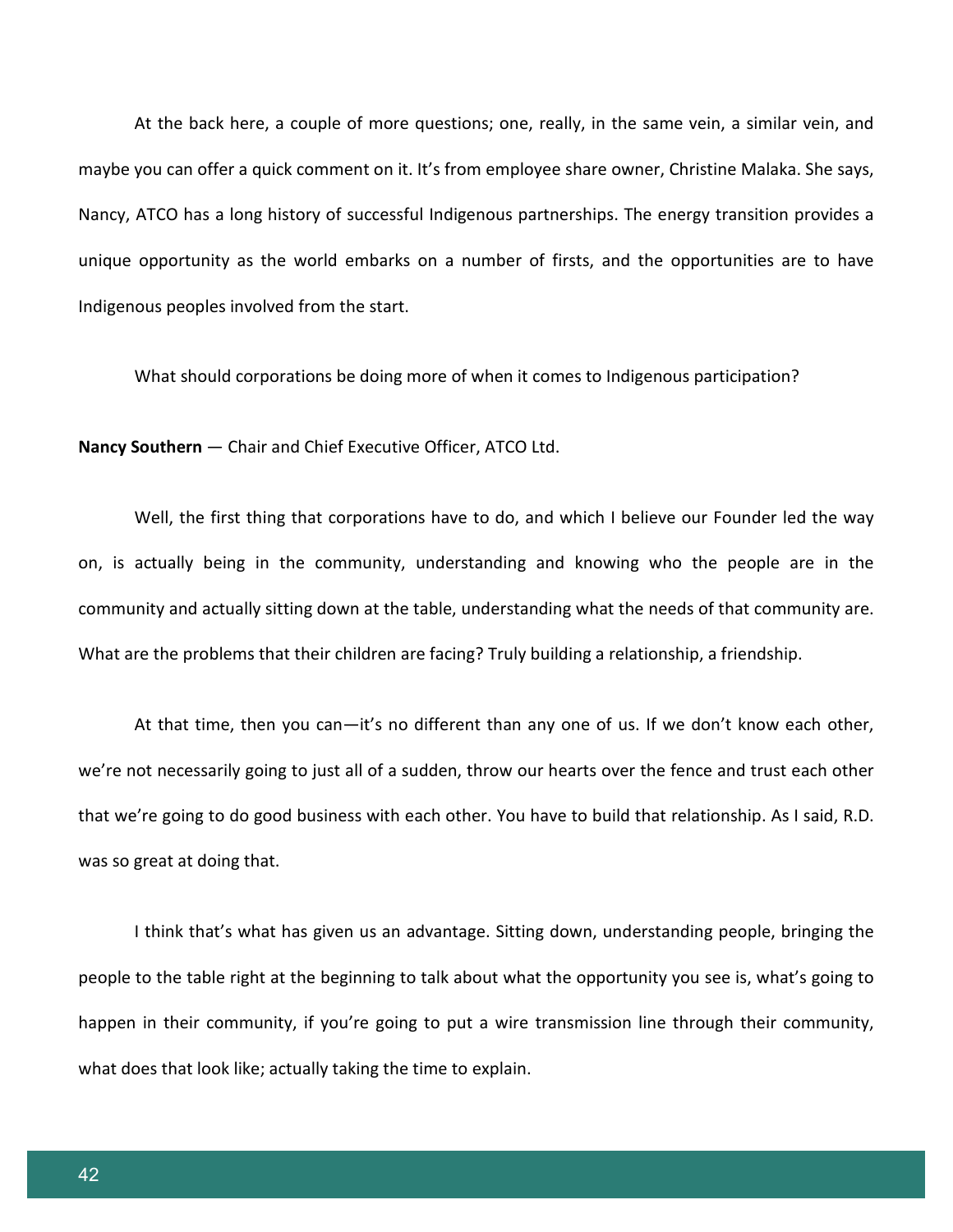If somebody wants to build a big apartment building in your backyard, you'd like to understand what the heck is going on. That's no different than in Indigenous communities. The first thing is, you can talk about the business relationship after you've developed the personal relationship, but that does not allow you to forget the importance of the impact that it's going to have, and the consultation that's required in the community.

You can deal with the business development agencies within communities. That's one thing, but then you must learn from the Elders and the people of the community, what's important to them. In terms of their land, their traditional territories, their sacred grounds. When we built the Alberta PowerLine, from Edmonton to Fort McMurray, we held over three—we made—Sett and I talked about with Chiefs 10 years before that line actually came about.

We talked about the principles of the business partnership that we would have. We didn't want to put those communities at risk in terms of construction risk, before commissioning. That was separate. Then, 3,000 meetings, with the communities along that line, in order to understand their concerns about the migratory path of the elk and the caribou, what happens when you put in a big right-of-way? The wolves figure it out right away, they go attacking the elk and the caribou. We learned from the Elders how to build these safety areas during the right-of-way. We moved the right-of-way for sacred grounds and burial grounds, and it didn't cost us a penny more. Not one intervention.

Smooth, linear project, almost a \$2 billion project without one Indigenous intervention, and that's how Canada has to work with Indigenous communities in order to make progress. It's absolutely possible and it's absolutely desired.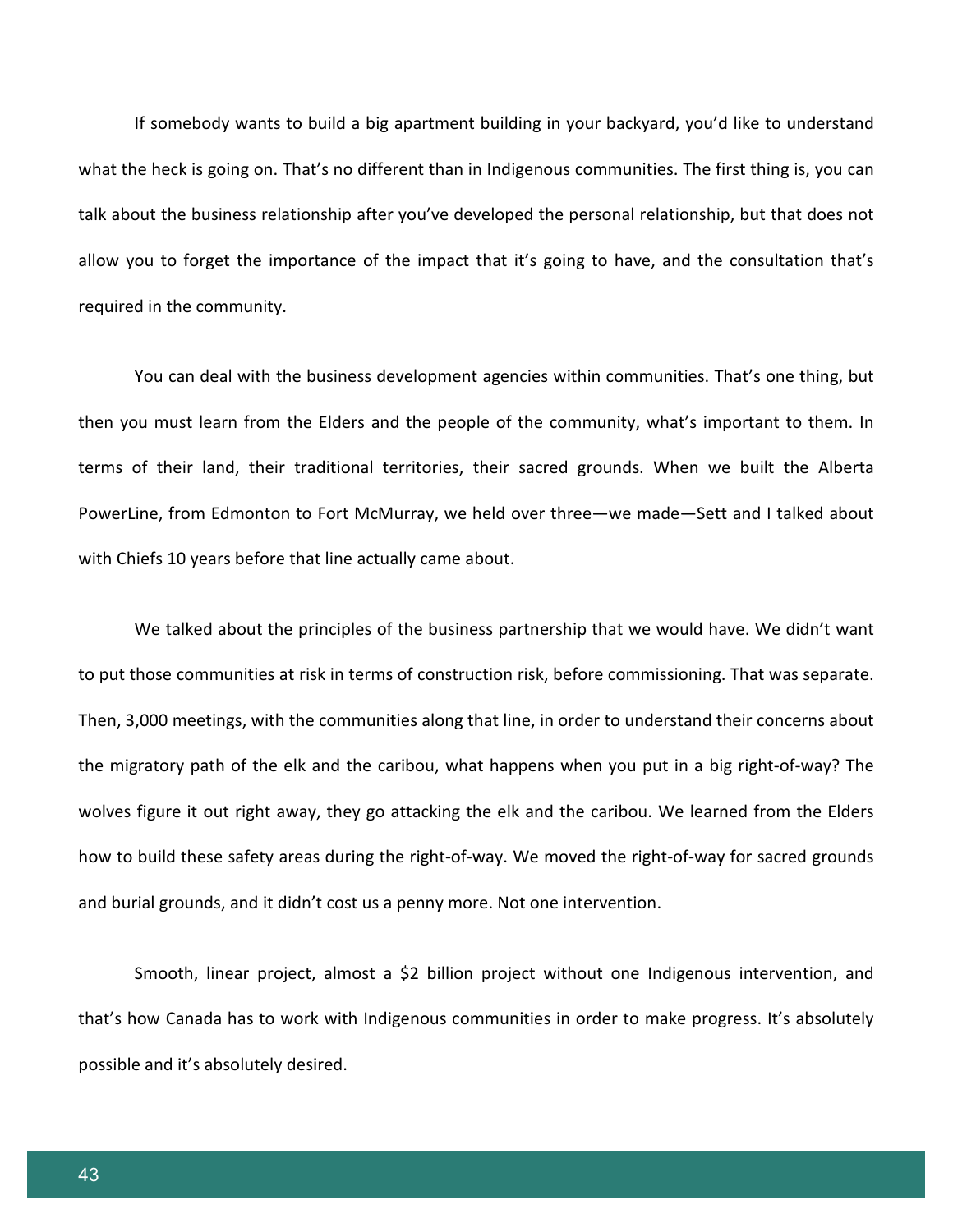Thank you, Christine.

**Kurt Kadatz** — Moderator & Director, Corporate Communications, ATCO Ltd.

One more question, Nancy, from a share owner, Damien Bullingbroke (phon), who says, are you looking at expanding into LNG ports in Canada, Europe or other countries?

**Nancy Southern** — Chair and Chief Executive Officer, ATCO Ltd.

I'd love to expand into LNG ports in Canada. Our Company would love to expand into LNG ports in Canada. There's a lot of complementary businesses that we have that fit directly in those large projects. But as I mention, we're lucky to have LNG Canada done in Kitimat, and there are no other LNG projects on the horizon.

ATCO Structures has just put in a bid for a large LNG project in Mexico, just South of California on the West Coast. As I mention, we're working on a new camp in Karratha, Western Australia, for Pluto LNG project expansion. In Chile, we're actually working with our partner, Neltume Ports, on a hydrogen port expansion in Southern Chile. Hopefully, we will see that kind of understanding and energy around true economic development start here again in Canada, but we haven't seen that yet. Yes, we're ready, willing, and able to participate in growth in other countries, as well as here.

We need to get our pipelines built. We're so underinvested in our infrastructure, and we see that in the price of energy today. Energy security, Russia has made us all far more aware of how important and the last barrel, or PJ of energy that the world needs should come from Alberta, because it is the cleanest. We have nothing to be ashamed of. We're doing a great job here.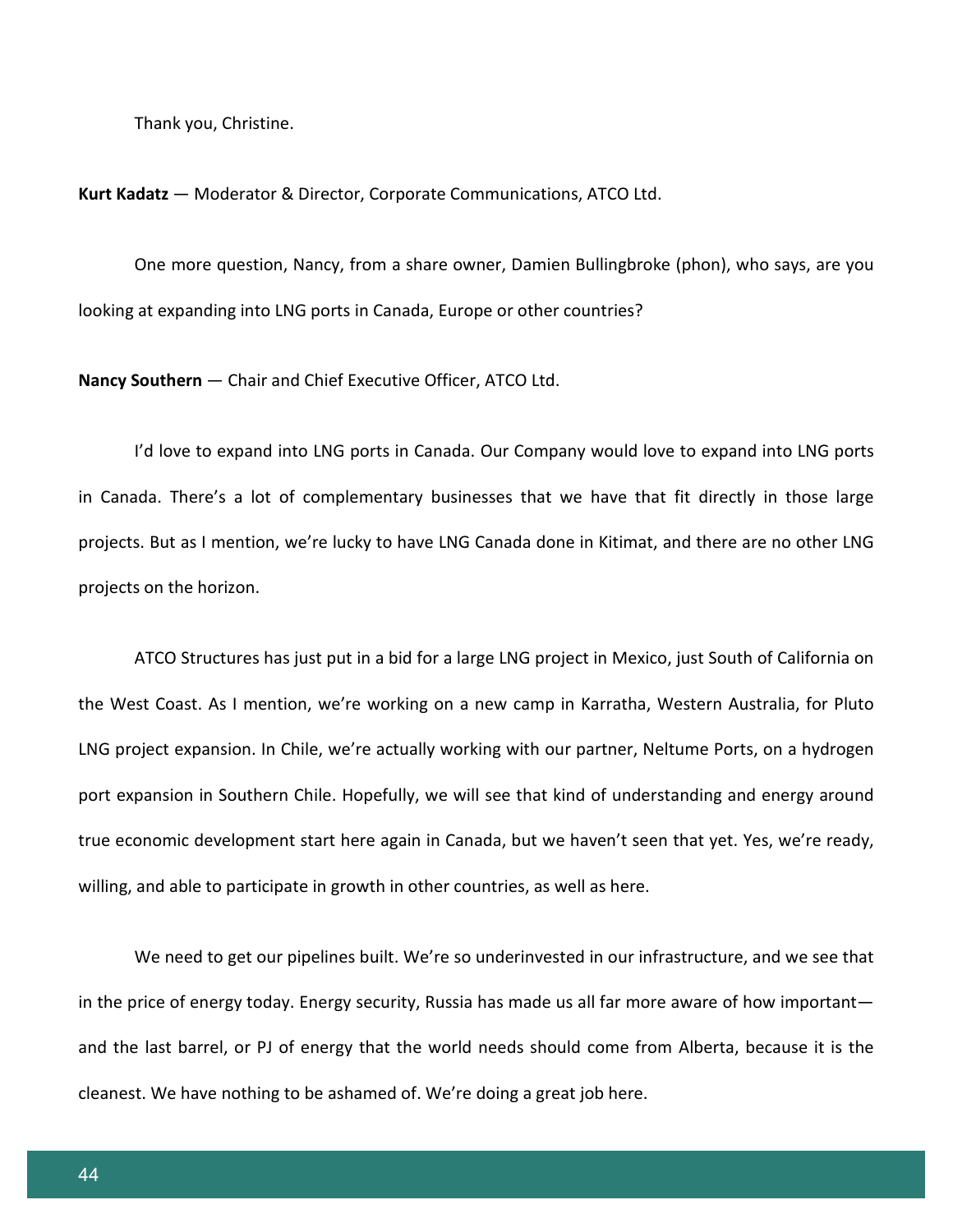Oh, I know I wasn't supposed to get on my soapbox and I keep taking more and more of your time. Anyway, any more questions?

**Kurt Kadatz** — Moderator & Director, Corporate Communications, ATCO Ltd.

No, no more online.

**Nancy Southern** — Chair and Chief Executive Officer, ATCO Ltd.

Yes, Norm?

### **Norm:**

On the slide that Katie had up there, you separated out CU from Canadian Utilities and I was just trying to go through my mind why that separation would've been on that slide.

**Nancy Southern** — Chair and Chief Executive Officer, ATCO Ltd.

Okay, thanks, Norm.

Canadian Utilities is the publicly held company that we, as ATCO share owners, own 54 percent of. Within Canadian Utilities, there is a company called CU Inc., and CU Inc. is ATCO Gas in Canada and ATCO Electric in Canada. It's just those two. It's ring-fenced in terms of being able to finance it, and the earnings. It's not subject to what we might do on a hydrogen project. In Canadian Utilities, Limited, that's called non-regulated businesses, so hydrogen is non-regulated, and that's outside of CU Inc., which is just the Alberta utilities. Okay? Okay, good. Kurt, are you okay? Good.